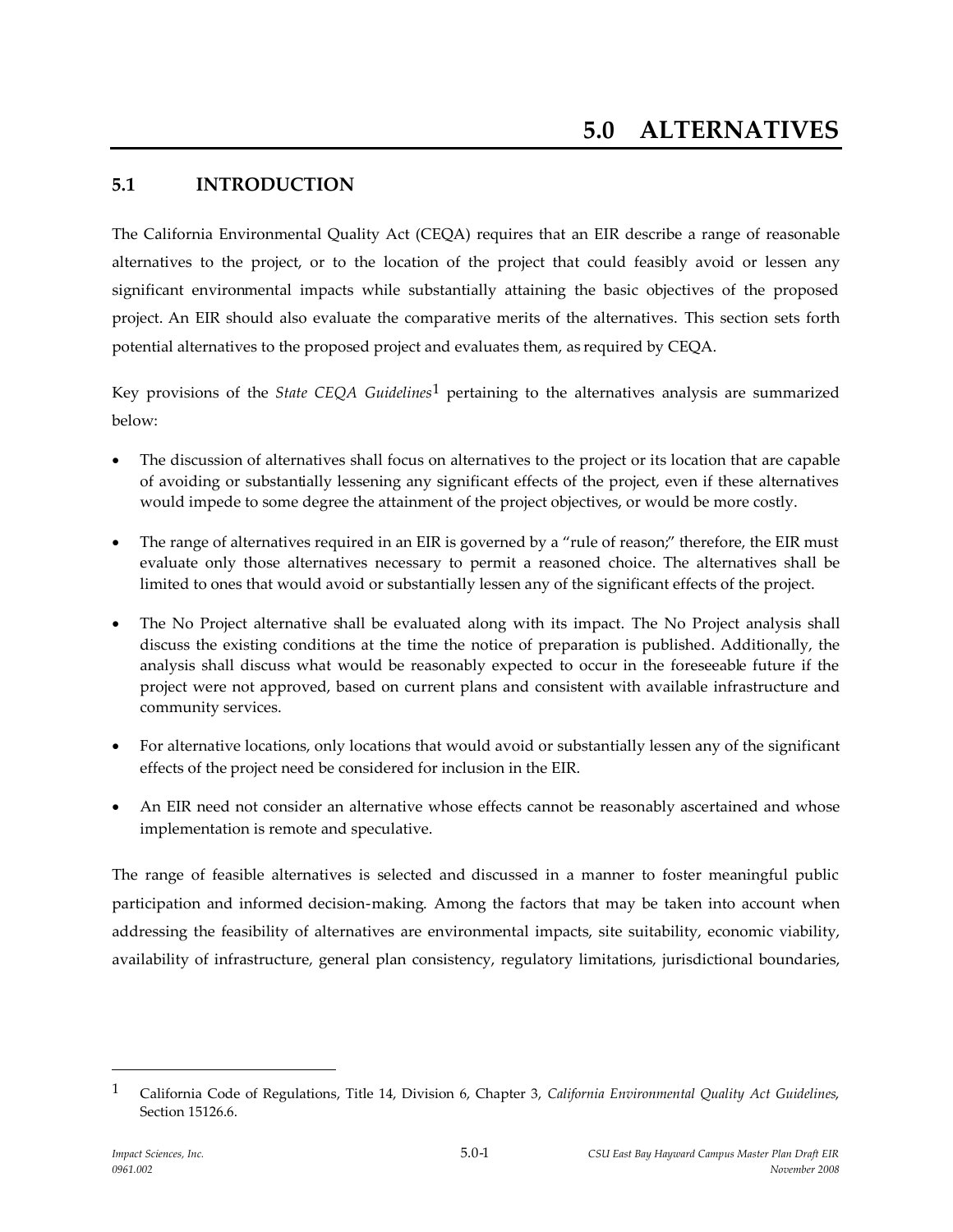and whether the applicant could reasonably acquire, control, or otherwise have access to the alternative  $\sin^2$ 

# **5.2 PROJECT OBJECTIVES**

The primary objective of the Hayward Campus Master Plan is to comply with the California State University (CSU) system-wide requirement to maintain a master plan for guiding campus development and meeting the educational mission of the University, as defined in the California Education Code. The following project objectives are based on the physical planning principles derived from the long-term academic vision for the campus as established in the CSU, East Bay (CSUEB) Strategic Plan and Hayward Campus Master Plan:

- Enhance the campus learning environment within a walkable campus core by providing adequate sites for planned and future programs and to accommodate growth in campus enrollment up to the CPEC-approved Master Plan ceiling of 18,000 FTES (Full-Time Equivalent Students).
- Create supportive student neighborhoods that would help create a sense of community for both residents and commuting students, and increase on-campus housing to accommodate 5,000 students. In addition, identify locations on campus for faculty and staff housing to strengthen the sense of campus community.
- Plan for other design improvements, including improved campus entry and image to help orient visitors and make destination finding easier; special landmark building sites to create a memorable impression of the campus; and improved campus pedestrian promenades
- Implement comprehensive environmentally sustainable development and operations strategies, including land use and transportation, as well as resource consumption and waste generation.
- Continue the planning and design criteria from the original campus master plan that aim at preserving views of the bay and the hills; creating a clear design vocabulary; and protecting the users from the elements.

# **5.3 ALTERNATIVES CONSIDERED**

An EIR must briefly describe the rationale for selection and rejection of alternatives. The lead agency may make an initial determination as to which alternatives are feasible, and therefore merit in-depth consideration, and which are infeasible. Alternatives considered for detailed evaluation in this EIR include a range of potential alternate projects that meet most of the CSU's objectives while eliminating or reducing significant environmental impacts identified in **Section 4.0, Environmental Impact Analysis**.

<sup>2</sup> California Code of Regulations, Title 14, Division 6, Chapter 3, *California Environmental Quality Act Guidelines*, Section 15126.6(f)(1).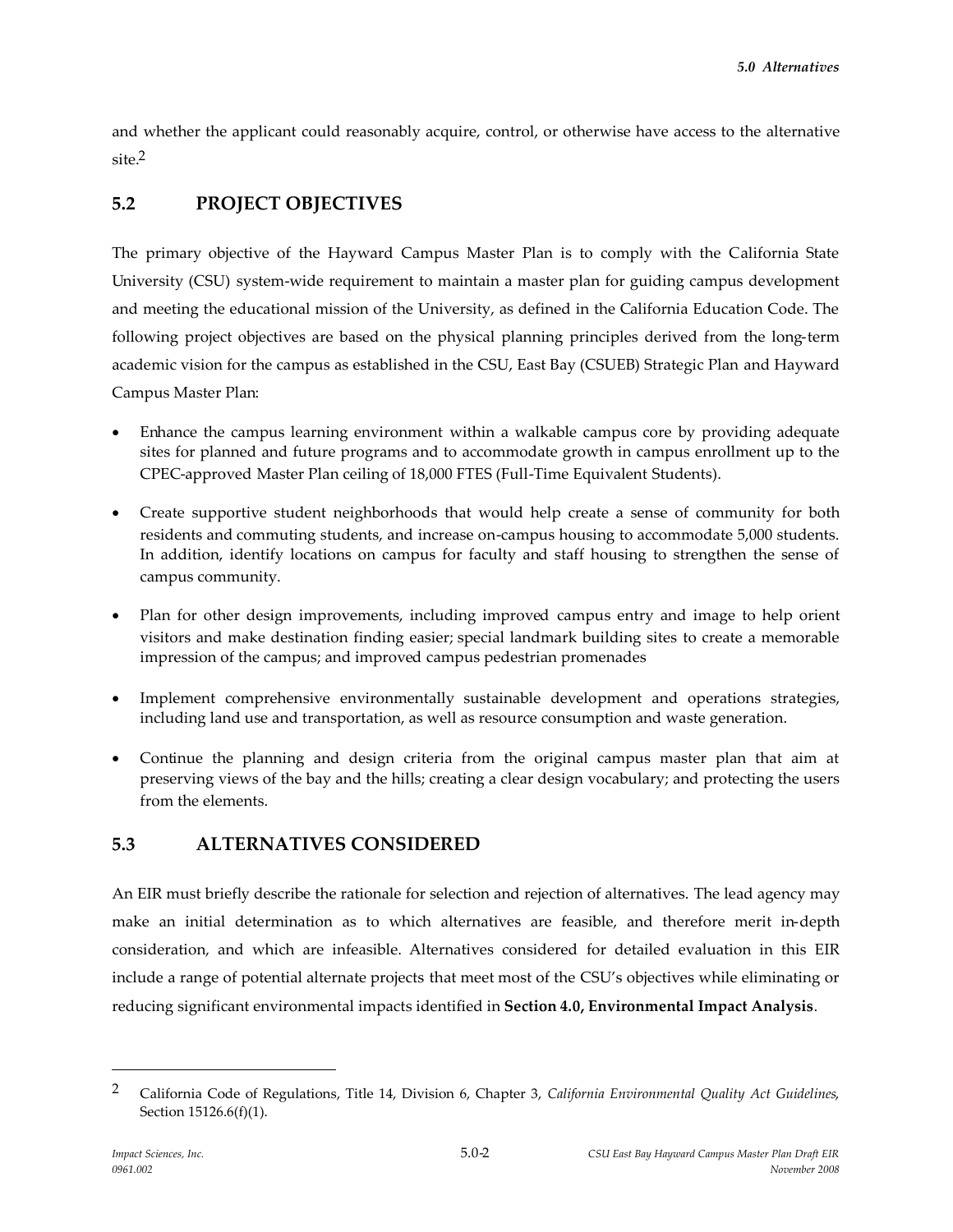Alternatives considered in this EIR include the following:

- Reduced Faculty/Staff Housing
- Reduced Enrollment Capacity
- No Project

# **5.4 ALTERNATIVES ELIMINATED FROM FUTURE CONSIDERATION**

Alternatives that are remote or speculative, or have effects that cannot be reasonably predicted, need not be considered.<sup>3</sup> Two alternatives were considered by the CSUEB, but eliminated from further consideration because they were found to be infeasible. These two alternatives are described below along with a brief explanation of the reasons for their exclusion.

# **5.4.1 Alternate Location – Downtown Hayward**

CEQA indicates that a key question in the analysis is whether any of the significant effects of the project would be avoided or substantially lessened by selecting an alternate site for the project. Only locations that would avoid or substantially lessen any of the significant effects of the project need be considered for inclusion in the EIR. Scoping comments received on the Notice of Preparation (NOP) for this EIR requested that CSUEB consider locating a portion of the growth under this Master Plan at a location(s) in downtown Hayward. It was suggested that a downtown location for instructional facilities and proposed faculty, staff and student housing be considered. CSUEB has determined that such an alternative would not (1) be feasible, (2) meet most of the objectives of the proposed Master Plan, and (3) reduce the environmental impacts of the proposed project.

This alternative was determined to be infeasible for meeting projected instructional needs because it is not relevant to the physical capacity of the Hayward campus on Carlos Bee Boulevard. CSUEB presently maintains campuses in the cities of Concord and Oakland, co-locates classes at community colleges and other sites, and provides online instruction. These academic offerings meet a different demand for higher education as they provide access to students who would not otherwise be able to attend classes at the Hayward campus. The proposed Master Plan and this Draft EIR are specifically focused on the Hayward campus, not all CSUEB instruction. CSUEB could add instruction at facilities in downtown Hayward, but not substitute growth at the Hayward campus by offering classes downtown. The University would maintain and continue to enhance programs for its other offerings regardless of the Hayward Campus Master Plan. Therefore, an alternate off-site location is not an applicable or feasible alternative to the

<sup>3</sup> California Public Resources Code, Title 14, Division 6, Chapter 3, *California Environmental Quality Act Guidelines*, Section 15126.6(f)(3).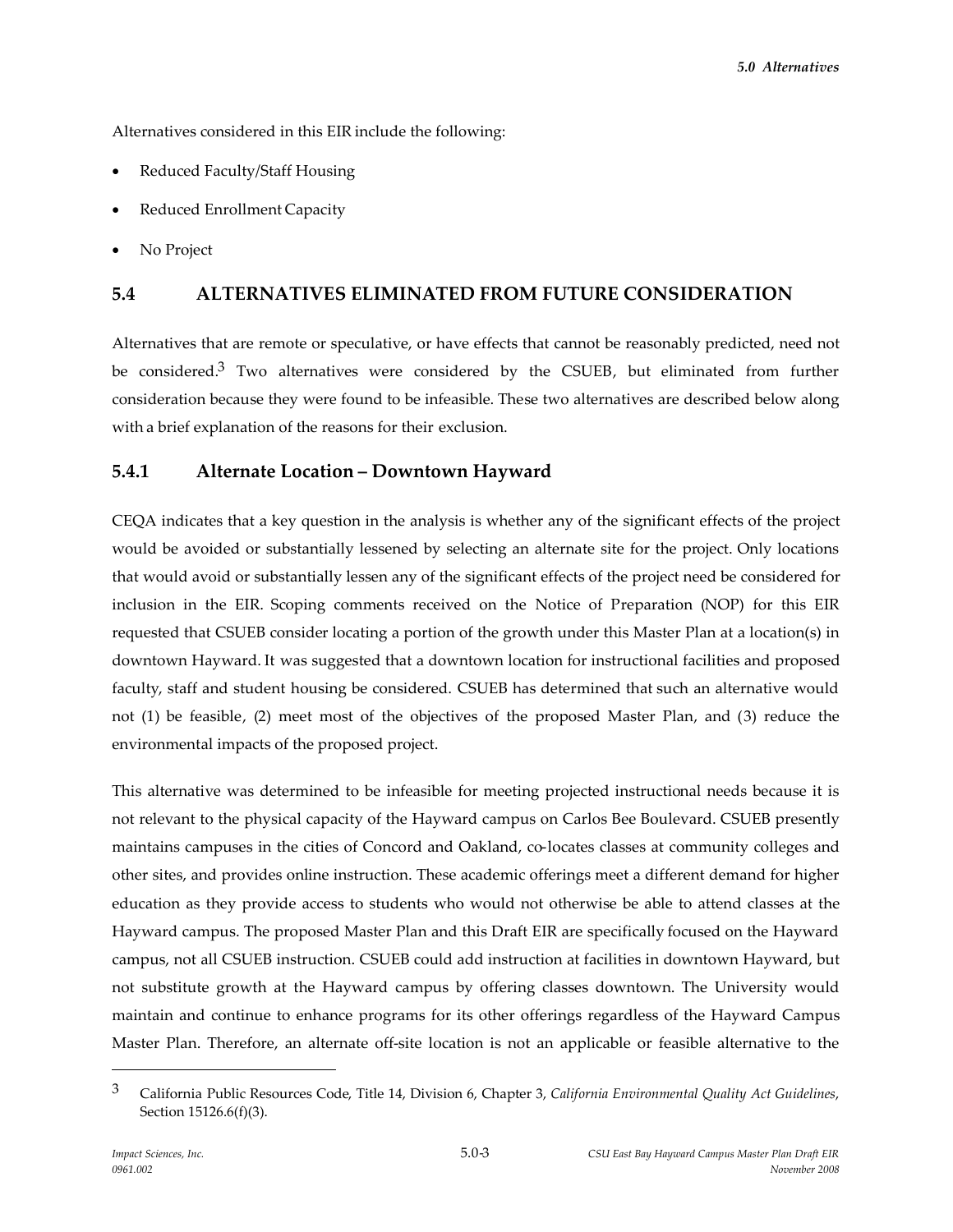development of facilities on the campus site under the proposed Master Plan. For all of the reasons presented above, this alternative was not carried forth for detailed evaluation.

This alternative was also determined to be infeasible for University-sponsored housing for several reasons, including the fact that the CSUEB does not own land in downtown Hayward on which to develop these uses. This alternative would be more costly considering that the CSUEB would be required to purchase land in downtown Hayward instead of building on the existing campus land it presently owns. Further, the reason that the proposed Master Plan calls for student housing on campus is to create a residential learning community that enhances student success, particularly during the freshman year.

This alternative would not meet two of the key objectives of the proposed Master Plan which are to provide on-campus housing for students and faculty and create a "university village" on the Hayward campus to foster a sense of community for both residents and commuters. Furthermore, on-campus housing has the potential to greatly improve the quality of the campus experience by supporting additional student facilities (food service, entertainment, and recreation) and by increasing the critical mass of students and the perceived activity level of the campus.

Furthermore, the placement of housing and facilities off campus would not avoid or substantially lessen any significant impacts resulting from the proposed project. This alternative would increase the number of vehicle trips due to the additional travel between the campus and off-campus uses, thereby increasing traffic impacts. For all of the reasons presented above, this alternative was not carried forth for detailed evaluation.

# **5.4.2 No Faculty/Staff Housing**

This alternative would implement most aspects of the Master Plan, including a target enrollment of 18,000 FTES and 5,000 student beds, similar to the proposed Master Plan. However, this alternative would not develop any faculty and staff housing on the campus. CSUEB has determined that this alternative would (1) not meet most of the objectives of the proposed Master Plan, and (2) not reduce the environmental impacts of the proposed project.

By not developing any faculty and staff housing, this alternative would not meet a key objective of the proposed Master Plan, which is to provide on-campus housing for students and faculty and foster a sense of community for both residents and commuters.

Furthermore, this alternative would not avoid or substantially lessen any significant impacts resulting from the proposed project. In contrast, this alternative would increase vehicle trip generation due to the additional trips by 220 faculty and staff who would commute between their off-campus places of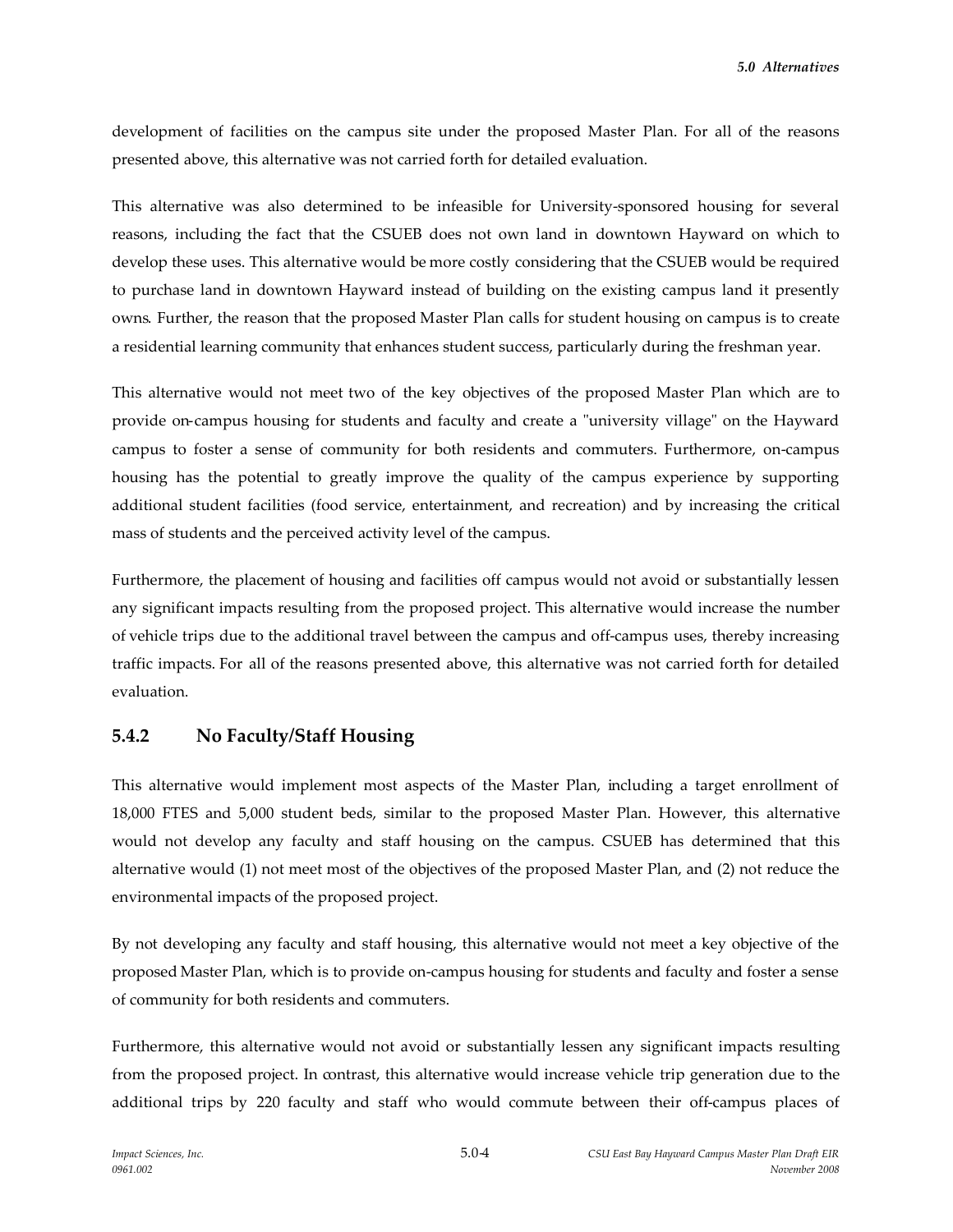residence and the campus. The alternative would have greater traffic and traffic-related air quality and noise impacts. For the reasons presented above, this alternative was not carried forth for detailed evaluation.

# **5.5 ALTERNATIVE IMPACT ANALYSIS**

This subsection presents an analysis of the project alternatives, including the following:

- Reduced Faculty/Staff Housing
- Reduced Enrollment Capacity
- No Project

# **5.5.1 Alternative 1: Reduced Faculty/Staff Housing**

# *Description and Analysis*

The Reduced Faculty/Staff Housing alternative would implement most aspects of the proposed Master Plan. Similar to the proposed project, this alternative would modernize, expand, and improve campus facilities to accommodate a student population of 18,000 FTES and house 5,000 students on campus. It would include new building construction and renovation, and the reconfiguration of campus open space amenities, entry sequences, parking facilities, and circulation.

This alternative would develop faculty and staff housing at the Carlos Bee Boulevard/Bunker Hill Boulevard and the Hayward Boulevard/Campus Drive sites for a maximum of 110 housing units, but, unlike the proposed project, would not develop any faculty and staff housing at the Grandview Avenue site. This housing site would remain as undeveloped hillside (note that in contrast, the proposed project would develop 110 additional faculty and staff housing units at the Grandview Avenue site, for a maximum of 220 units on all three faculty and staff housing sites). As a result, approximately 110 more faculty and staff households at campus buildout would live off campus.

# **Aesthetics**

The Reduced Faculty/Staff Housing alternative would alter the visual character of the developed campus core to the same degree as the proposed project. Also similar to the proposed project, this alternative would develop faculty and staff housing at the Carlos Bee Boulevard/Bunker Hill Boulevard and Hayward Boulevard/Campus Drive sites outside the developed campus core. However, under the proposed project, impacts to panoramic views of San Francisco Bay and the City of Hayward from vantage points along Grandview Avenue were determined to be potentially significant due to the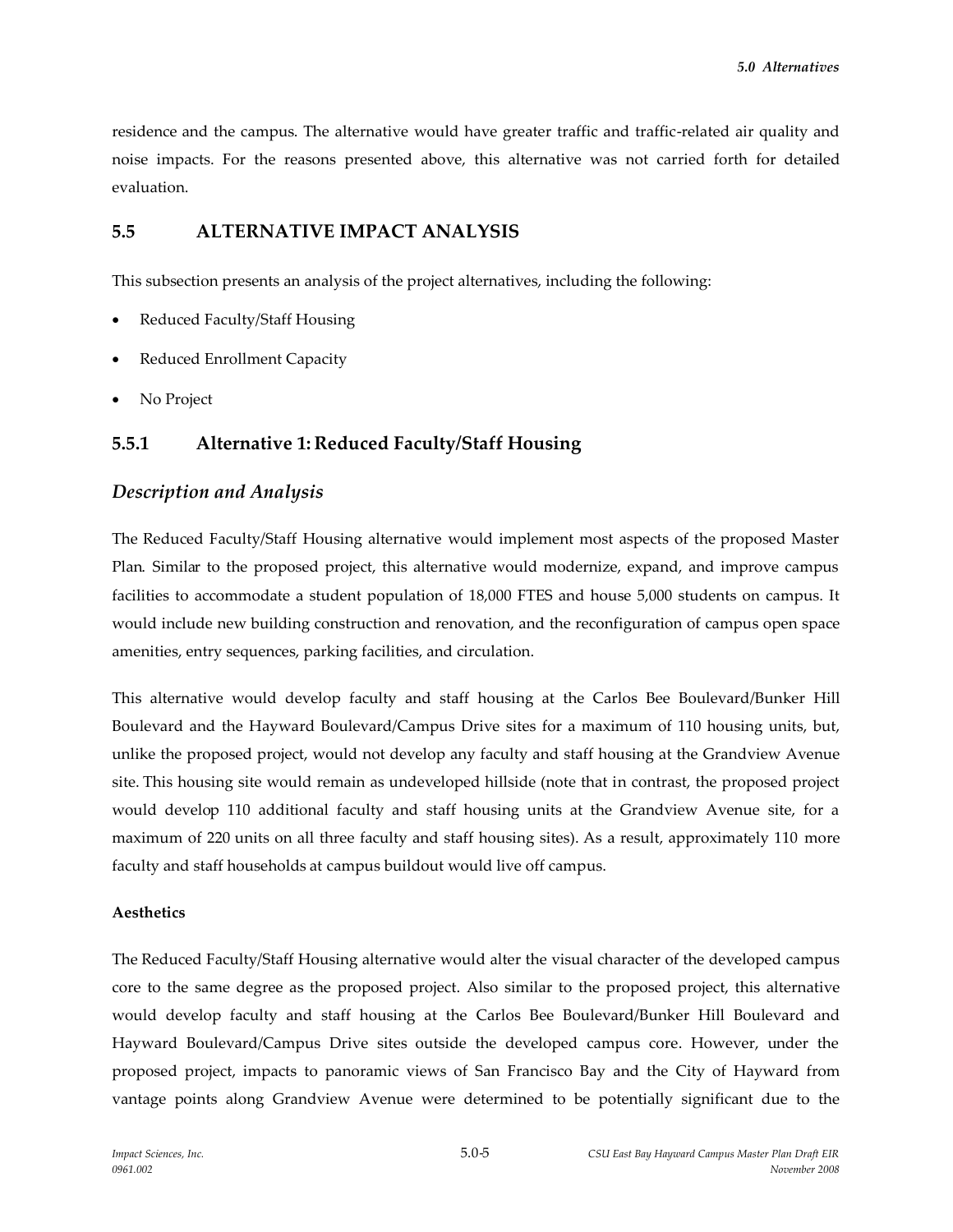development faculty/staff housing along Grandview Avenue. Unlike the proposed project, the Reduced Faculty/Staff Housing alternative would not include construction of faculty and student housing along Grandview Avenue. For this reason, significant impacts to views from vantage points along Grandview Avenue would be avoided and the impact would be less than significant.

## **Air Quality**

Construction of the Reduced Faculty/Staff Housing alternative would generate criteria pollutants and fugitive dust, which with mitigation, would not adversely affect local air quality in the vicinity of the construction site. The Reduced Faculty/Staff Housing alternative would construct fewer housing facilities which would in turn reduce criteria pollutants and fugitive dust related to construction.

Buildout of the Campus Master Plan would add mobile, stationary, and area sources to the project area that would result in long-term increases in criteria pollutants emissions. The Campus Master Plan would implement strategies to reduce air emissions that would reduce this impact. Implementation of the Reduced Faculty/Staff Housing alternative would provide less on-site faculty and staff housing than the proposed project, but would require the same number of faculty and staff. Because more employees would reside off campus under this alternative and would commute to and from the campus, the total daily trips generated from this alternative would be greater than those generated by the proposed Master Plan. Therefore, slightly greater emissions of criteria pollutants would result under this alternative. Criteria pollutants from stationary and area sources would remain substantially the same because a central plant system would be in place. Overall, this alternative would result in slightly greater air pollutant emissions.

#### **Biological Resources**

The grassland and mixed scrub areas that generally border the developed portions of the campus could potentially support special-status plant, bird, and bat species. The proposed project includes development of peripheral faculty and staff housing at three sites within these undeveloped areas. The potential loss or disturbance of special-status species due to development at these sites would be significant. However, implementation of mitigation would reduce these impacts to a less than significant level. Unlike the proposed Master Plan, which would develop faculty and staff housing at all three sites, the Reduced Faculty/Staff Housing alternative does not include development at the Grandview Avenue site. Therefore, the potential for impacts to special-status species would be slightly reduced under this alternative as this site would remain undeveloped.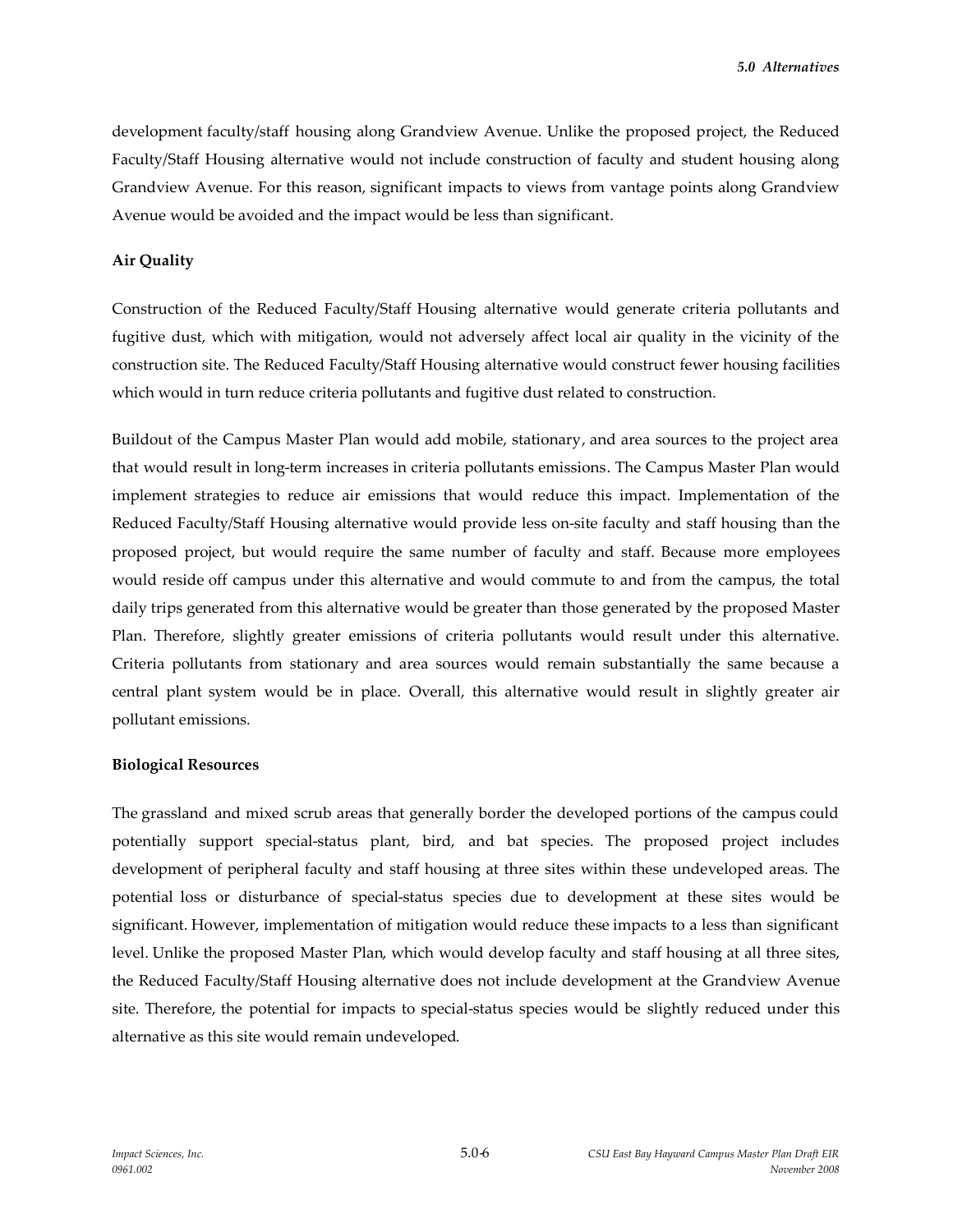#### **Cultural Resources**

Campus buildings that will be at least 50 years old by 2030 are conservatively considered to represent historic resources as defined by CEQA. Where avoidance or preservation of a building is not possible, Master Plan implementation is assumed to have a potentially significant impact on historic resources. The Reduced Faculty/Staff Housing alternative would also potentially disturb buildings at least 50 years in age by 2030. Therefore, impacts to historic resources would be equivalent. The potential for impacts to archaeological resources would be slightly reduced as there would be no ground-disturbing activity at the Grandview Avenue site for faculty and staff housing.

### **Geology and Soils**

With implementation of mitigation, development under the proposed Master Plan would not expose people and structures on campus to significant adverse effects associated with seismic ground shaking or seismic-related ground failure, soil erosion, or expansive soils. The same geologic conditions and mitigation would apply to any construction occurring under the Reduced Faculty/Staff Housing alternative. Therefore, impacts related to geology and soils would be comparable to those related to the proposed project.

### **Hazards and Hazardous Materials**

Potential hazards associated with implementation of the proposed Master Plan include exposure to contaminated soil, groundwater, or building materials during demolition and construction activities. Mitigation would reduce these impacts to a less than significant level. Since no faculty and staff housing would be developed at the Grandview Avenue site under the Reduced Faculty/Staff Housing, the extent and duration of construction would be incrementally less than required under the proposed Master Plan. The decrease in construction activity would not be substantial enough to lower the potential exposure to contaminated substances. Therefore, impacts would be comparable to those from the proposed project.

# **Hydrology and Water Quality**

Implementation of the proposed Master Plan would increase impervious surfaces on the campus, but would also reduce the present volume of stormwater runoff generated on the campus through the strategic placement of vegetation to collect, store, and purify stormwater. Compliance with National Pollutant Discharge Elimination System (NPDES) requirements and campus stormwater management policies would result in less than significant impacts to water quality. The Reduced Faculty/Staff Housing alternative would increase impervious surfaces on campus, but not to the same extent as the proposed project since the Grandview Avenue site would be maintained in its current undeveloped condition. This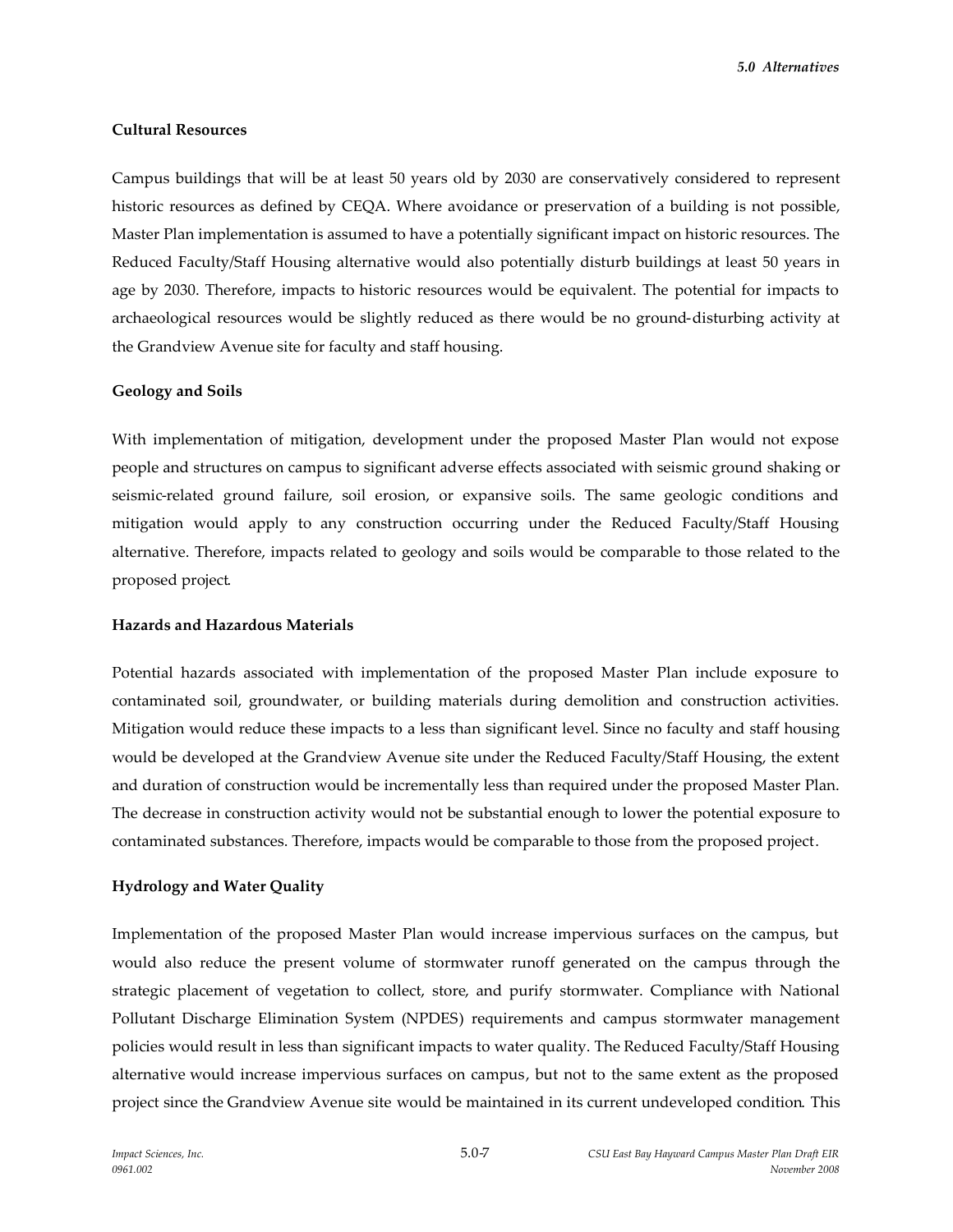would decrease the volume of runoff and reduce impacts to water quality and the receiving storm drain system.

# **Land Use and Planning**

The proposed Master Plan would generally be consistent with local land use plans. Development of faculty/staff housing at the site off of Hayward Boulevard across from the University Theatre, and along Grandview Avenue would be designed to minimize impacts to the existing adjacent neighborhoods and additional environmental review would be conducted to evaluate potentially significant environmental impacts. Under the Reduced Faculty/Staff Housing alternative, no development would occur at the Grandview Avenue site, but development would still occur at the Carlos Bee Boulevard/Bunker Hill Boulevard and Hayward Boulevard/Campus Drive sites. Therefore, this alternative would reduce the less than significant land use incompatibility impacts.

#### **Noise**

Buildout of the campus under the proposed Master Plan would increase traffic noise levels at noisesensitive receptors located along surrounding roadways. Mitigation would reduce impacts due to noise level increases exceeding the threshold of 3.0 A-weighted decibels (dB(A)) to a less than significant level. The Reduced Faculty/Staff Housing alternative would provide less on-site faculty and staff housing than the proposed project, but would require the same number of faculty and staff. Therefore, more employees would reside off campus under this alternative. As discussed further below, the total peak-hour trips for this alternative would be almost identical to peak-hour trips generated by the proposed project. Traffic distribution would however change under this alternative because there would be no additional local traffic along Grandview Avenue and the adjacent neighborhood streets. As a result, noise levels along roadways leading to the campus would increase by a greater amount than under the proposed Master Plan. However, the increase would not be sufficient to result in a noise impact at another location in addition to the five locations that would be affected by the traffic associated with the proposed Master Plan.

The proposed project's construction noise impacts to off-site sensitive receptors, including the residences along Grandview Avenue, would be less than significant with mitigation. This alternative would not include construction of faculty and staff housing or any other use at the Grandview Avenue site. However, since residences along Grandview Avenue would be 15 feet of the nearest construction activity under the proposed project whereas they would be more than 500 feet away under this alternative, this alternative would result in a substantial reduction in construction noise that would be experienced by residents along Grandview Avenue.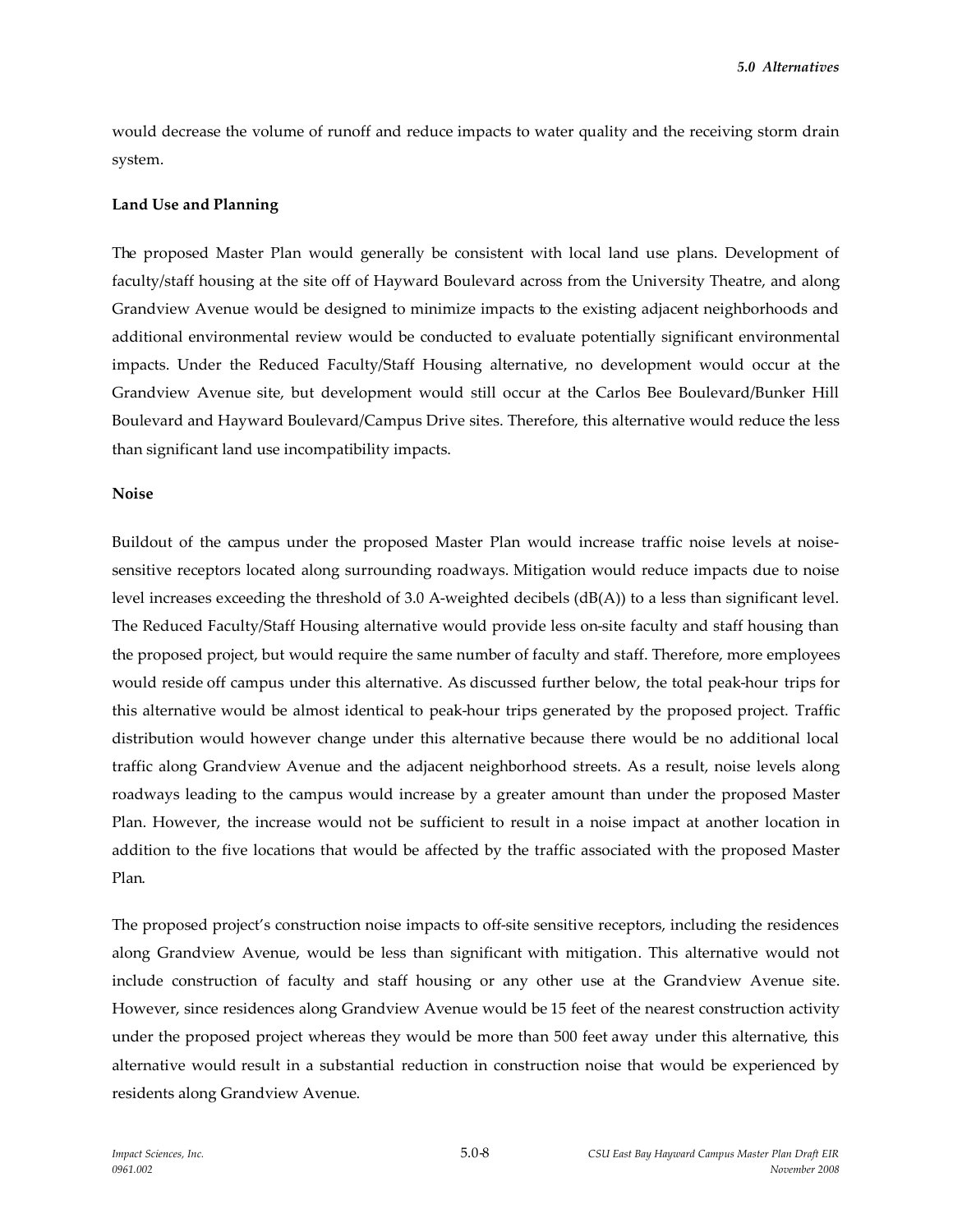*5.0 Alternatives*

#### **Population and Housing**

Implementation of the proposed Master Plan would increase the population in the City of Hayward. However, based on Association of Bay Area Governments (ABAG) growth projections, the impact would be less than significant. The Reduced Faculty/Staff Housing alternative would develop the same number of student beds but no faculty and staff housing on campus, although the enrollment capacity would still be 18,000 FTES. It is expected that the alternative would increase demand for 110 additional off-campus housing units. Specifically, the alternative would increase the housing demand in the City of Hayward by 271 housing units in 2030, or 4.0 percent of the projected additional housing units in the City, in comparison to 2 percent expected for the proposed project. The alternative would also increase housing demand in the County by 605 units, representing 0.6 percent of the ABAG projected housing demand in the County, in comparison to 0.4 percent expected for the proposed project. Therefore, while housing demand would increase slightly, the population and housing impacts would be slightly greater but still less than significant.

## **Public Services – Fire Protection**

Implementation of the proposed Master Plan would increase the demand for fire protection services provided by the Hayward Fire Department, resulting in a less-than-significant impact. Since the Reduced Faculty/Staff Housing alternative would also increase enrollment capacity to 18,000 FTES, the demand for fire protection services and the overall associated impacts would be comparable to those of the proposed project. Given that Reduced Faculty/Staff Housing Alternative would be provided on the campus, the 110 employee households would live off campus and contribute to a population increase in other parts of the City and County. Therefore, other fire stations in the City and County would serve the population growth associated with these households. Similar to the proposed project, under this alternative, these 110 employee households would be dispersed in several Bay Area communities and there would not be a significant impact on the fire protection services of any one community.

#### **Public Services – Law Enforcement**

Implementation of the proposed Master Plan would increase the demand for law enforcement services. Since the Hayward Police Department and the campus police department would collaborate to maintain adequate service on and around the campus, impacts would be less than significant. Since the Reduced Faculty/Staff Housing alternative would also increase enrollment capacity to 18,000 FTES, the demand for law enforcement services and the associated impacts would be comparable to those of the proposed project. Given that Reduced Faculty/Staff Housing Alternative would be provided on the campus, 110 more employee households would live off campus and contribute to a population increase in other parts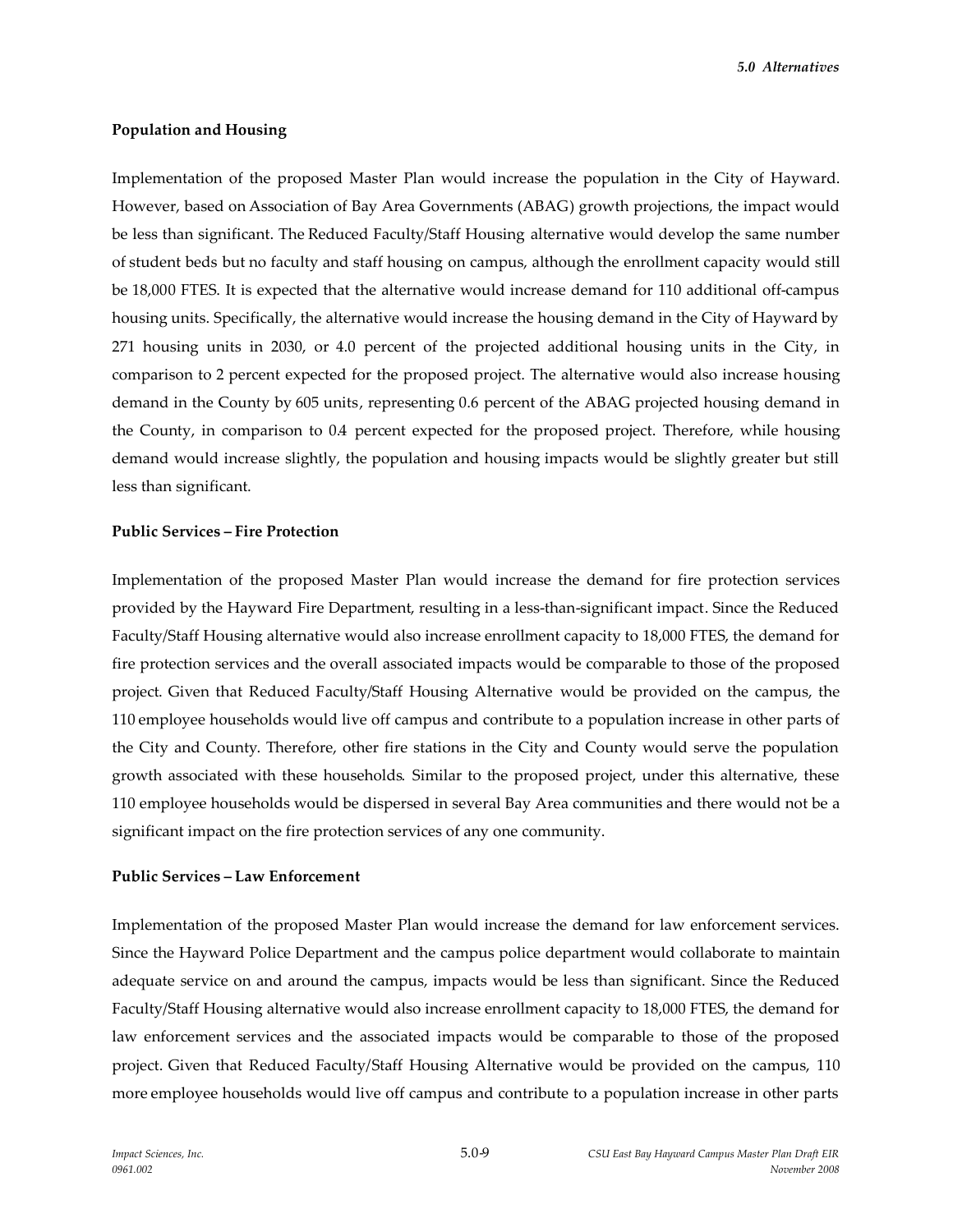of the City and County. Therefore, other police departments in the City and County would serve the population growth associated with these households. Similar to the proposed project, under this alternative, these 110 employee households would be dispersed in several Bay Area communities and there would not be a significant impact on the police department of any one community.

## **Public Services – Schools**

Implementation of the proposed Master Plan would indirectly increase enrollment in Hayward area schools as dependents of students, faculty, and staff relocate to the Hayward area as the campus grows towards capacity. However, this increase would be less than significant. The Reduced Faculty/Staff Housing alternative would also increase enrollment capacity to 18,000 FTES and draw a similar number of students, faculty, and staff to the Hayward area. However, because 110 fewer employee households would live on campus and only some of 110 households would potentially live off campus within the City of Hayward, the demand for school services in Hayward would be comparable or slightly reduced compared to the proposed Master Plan. In other words, the increase in enrollment at Hayward area schools and the associated impacts would be comparable or slightly lower than those of the proposed Master Plan.

### **Public Services – Parks and Recreation Services**

Implementation of the proposed Master Plan would generate a nominal increase in the usage of off-campus recreational resources as only a limited number of students, employees and their dependents are expected to relocate to the Hayward area as the campus grows towards capacity. However, this increase would be less than significant. The Reduced Faculty/Staff Housing alternative would also increase enrollment capacity to 18,000 FTES, and draw a similar number of students, faculty, and staff to the Hayward area. However, because 110 fewer employee households would live on campus, and a few more households would potentially live off campus within the City of Hayward, the impacts on recreational resources would be comparable or slightly greater than those of the proposed Master Plan.

# **Traffic, Circulation, and Parking**

Buildout of the campus under the proposed Master Plan would contribute to sub-standard intersection operations at eight study intersections. Since further physical improvements to the affected intersections are not feasible, this impact would be significant and unavoidable even with incorporation of mitigation. The Reduced Faculty/Staff Housing alternative would provide less on-site faculty and staff housing than the proposed project, but would require the same number of faculty and staff. This alternative would generate an estimated 1,377 AM peak-hour trips and 2,255 PM peak-hour trips, which is very close to the 1,413 AM peak-hour trips and 2,271 PM peak-hour trips generated by the proposed Master Plan. As more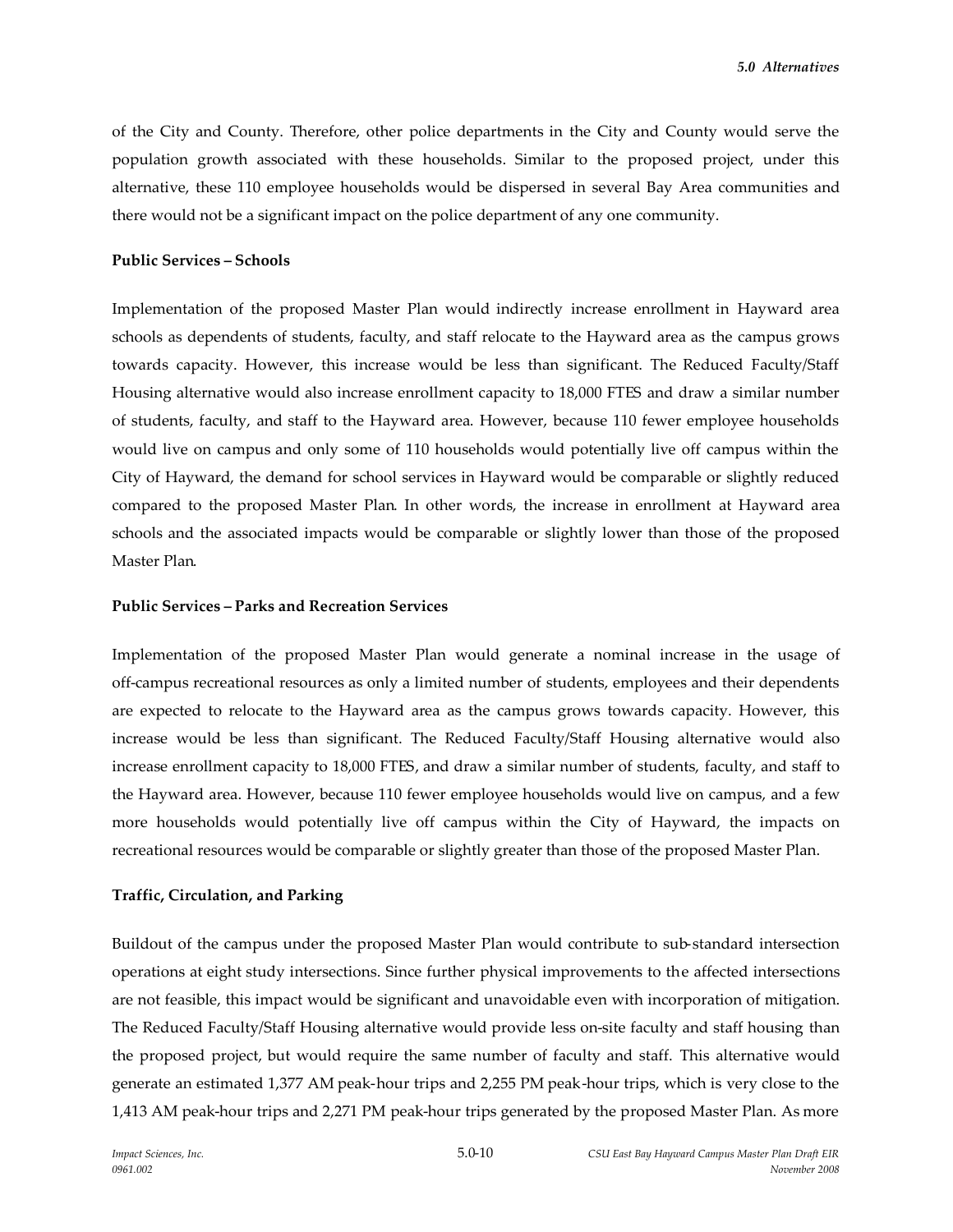employees would reside off campus under this alternative the peak-hour trips to and from the campus would be slightly greater.

The traffic impacts of the Reduced Faculty/Staff Housing alternative would be virtually the same as the proposed Master Plan case at all external intersections studied. However, elimination of new housing at the Grandview Avenue site would eliminate the local traffic effects on the adjacent neighborhood streets which were determined to be less than significant for the proposed project.

### **Utilities – Water**

The proposed project would increase the water demand within the City of Hayward to accommodate growth to an enrollment capacity of 18,000 FTES. As discussed for the proposed project, because the City's Urban Water Management Plan (UWMP) states that cutbacks would be required in multiple-dry years and water demand associated with the proposed Master Plan was not included in its demand projections, the proposed project's impact related to water supply is considered a significant impact. Implementation of mitigation would reduce this impact to a less than significant level. Under the Reduced Faculty/Staff Housing alternative, on-campus demand for water would be lower because there would be 110 fewer housing units on the campus. All other aspects of the campus' future water demand would be the same. However, of the 110 employee households that would live off campus, some would reside within Hayward and therefore result in a demand for water within the City. The impact of this alternative on water supply would therefore be comparable or slightly less than that of the proposed project on the City's water supply.

# **Utilities – Wastewater**

Sufficient capacity currently exists to treat wastewater generated by the proposed project at Master Plan buildout and to accommodate increased wastewater volumes as the Master Plan is implemented. Therefore, impacts related to wastewater service would be less than significant. For the same reasons that are presented above related to water supply, the impact of this alternative on wastewater would be comparable or slightly less than that of the proposed project on the City's wastewater treatment facilities.

# **Utilities – Solid Waste**

Impacts related to the increase in solid waste generation as a result of the proposed project would be less than significant provided that waste diversion goals are met. For the same reasons that are presented above, the impact of this alternative on solid waste disposal would be comparable to that of the proposed project.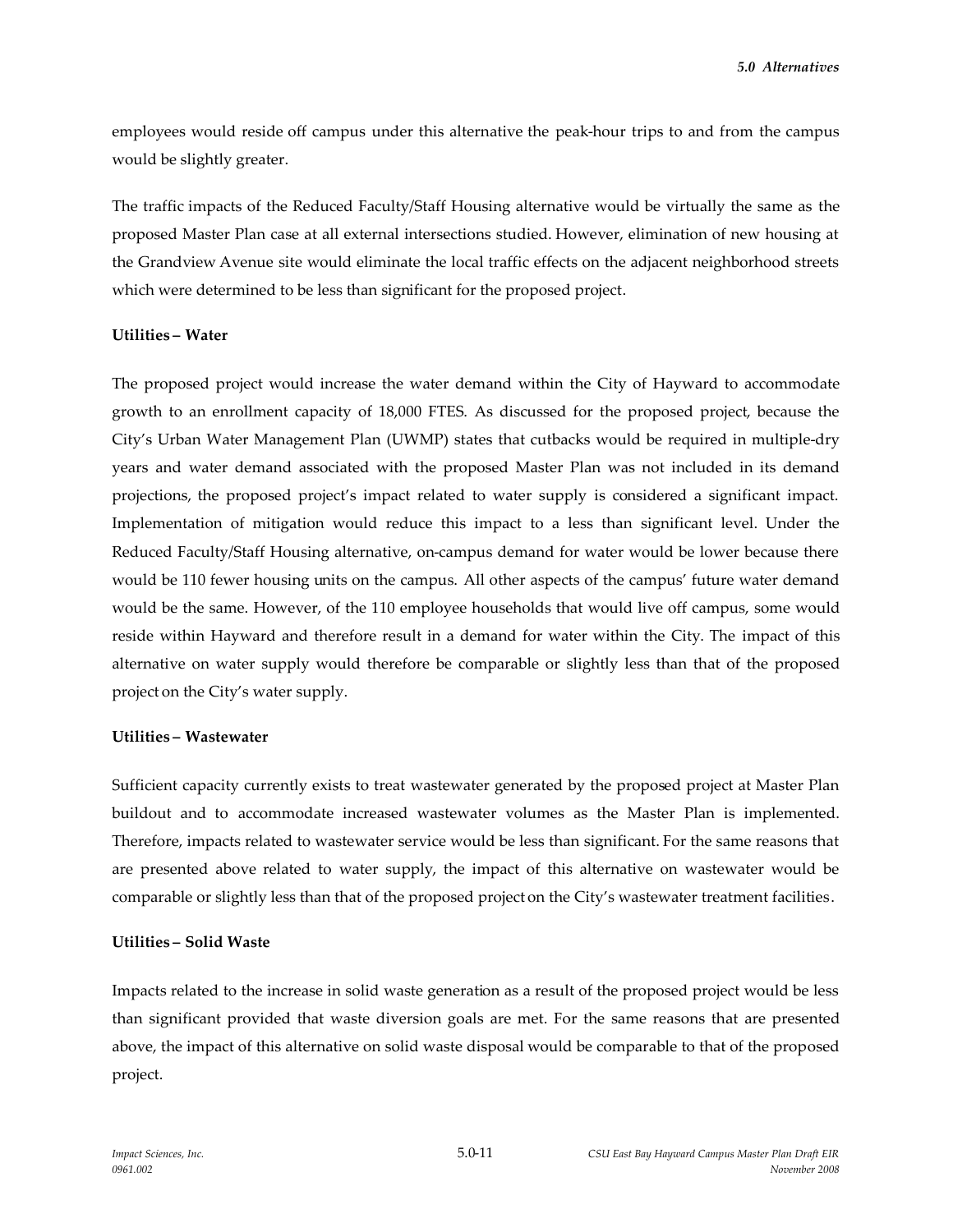## **Utilities – Electricity and Natural Gas**

Impacts related to the increase in electricity and natural gas consumption as a result of the proposed project would be less than significant with implementation of required infrastructure improvements and energy conservation goals. Those employee households that would not live on campus under the Reduced Faculty/Staff Housing alternative would live elsewhere in the Bay Area and would result in an equivalent demand for electricity and natural gas in these other communities. The impact related to electricity and natural gas would be comparable.

# *Conclusion and Relationship to Project Objectives*

The Reduced Faculty/Staff Housing alternative would reduce impacts related to aesthetics, biological resources, cultural resources, geology and soils, hydrology and water quality, and land use. Impacts related to traffic, air quality, noise, and population and housing would be comparable or slightly greater than those of the proposed project. Impacts on, public services, and public utilities, and hazards and hazardous materials would be comparable or slightly lesser than those of the proposed project.

By not developing faculty and staff housing at the Grandview Avenue site, this alternative would not achieve the following key objective to the same extent as the proposed project which is to identify locations on campus for faculty and staff housing to strengthen the sense of campus community.

# **5.5.2 Alternative 2: Reduced Enrollment Capacity**

# *Description and Analysis*

This alternative would allow the campus to increase its enrollment capacity to 15,000 FTES and student housing to 4,200 beds. Based on the current enrollment capacity of about 12,586 FTES and existing enrollment of 8,758 FTES students, this alternative would increase enrollment capacity by about 2,414 FTES, and would increase enrollment above existing conditions by 6,240 FTES. In comparison, the proposed project would allow the campus enrollment capacity to increase by 5,400 FTES, and would increase enrollment by about 9,200 FTES. Under this alternative, no faculty and staff housing would be developed on the campus. Therefore, it is assumed that the overall extent and duration of construction activity under this alternative would be lower than required for the proposed project.

#### **Aesthetics**

Physical development of the campus under this alternative is anticipated to be less extensive than envisioned by the proposed Master Plan. However, the change to the visual character of the campus is anticipated to be comparable to that of the proposed project, provided that attention to campus entry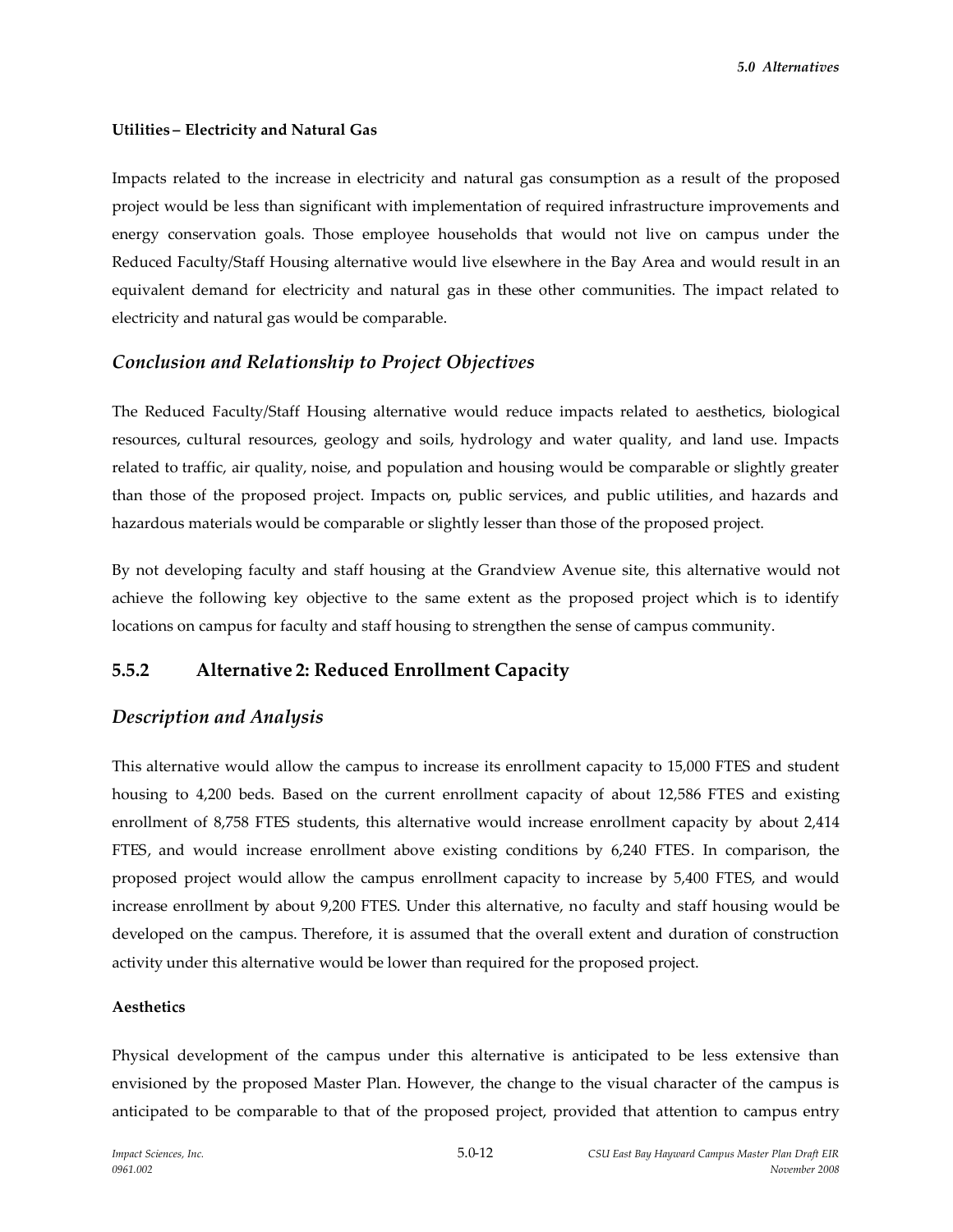sequences, open space amenities and key facilities is still provided. However, under the proposed project, impacts to panoramic views of San Francisco Bay and the City of Hayward from vantage points along Grandview Avenue were determined to be potentially significant due to the development of faculty and staff housing along Grandview Avenue. Unlike the proposed project, the Reduced Enrollment Capacity alternative would not include construction of faculty and staff housing along Grandview Avenue or any other sites on the CSUEB property. For this reason, significant impacts to views from vantage points along Grandview Avenue would be avoided.

# **Air Quality**

Construction of the Campus Master Plan would generate criteria pollutants and fugitive dust, which with mitigation, would not adversely affect local air quality in the vicinity of the construction site. The Reduced Enrollment alternative would construct fewer housing, academic and campus support facilities which would in turn reduce criteria pollutants and fugitive dust related to construction.

Buildout of the Campus Master Plan would also add mobile, stationary, and area sources to the campus site that would result in long-term increases in criteria pollutants emissions. The Campus Master Plan would implement strategies to reduce air emissions that would reduce this impact. Growth under the Reduced Enrollment Capacity alternative would also contribute to increased criteria pollutant emissions from traffic, but would result in lower emissions due to a lower enrollment level at buildout. It should also be noted that since no faculty and staff housing would be constructed under this alternative, all future faculty, and staff would be required to commute to the campus. While this could increase the number of trips generated by Campus employees, the reduction in student trip generation due to the lower enrollment capacity would decrease overall mobile source emissions. Under the Reduced Enrollment alternative, however, criteria pollutants from stationary and area sources would remain substantially the same because a central plant system would be in place.

# **Biological Resources**

The grassland and mixed scrub areas that generally border the developed portions of the campus could potentially support special-status plant, bird, and bat species. The proposed project includes development of peripheral faculty and staff housing at three sites within these undeveloped areas. The potential loss or disturbance of special-status species due to development at these sites would be significant. However, implementation of mitigation would reduce these impacts to a less than significant level. Unlike the proposed project, the Reduced Enrollment Capacity alternative would not develop any faculty and staff housing sites within the undeveloped areas of campus. Therefore, this alternative would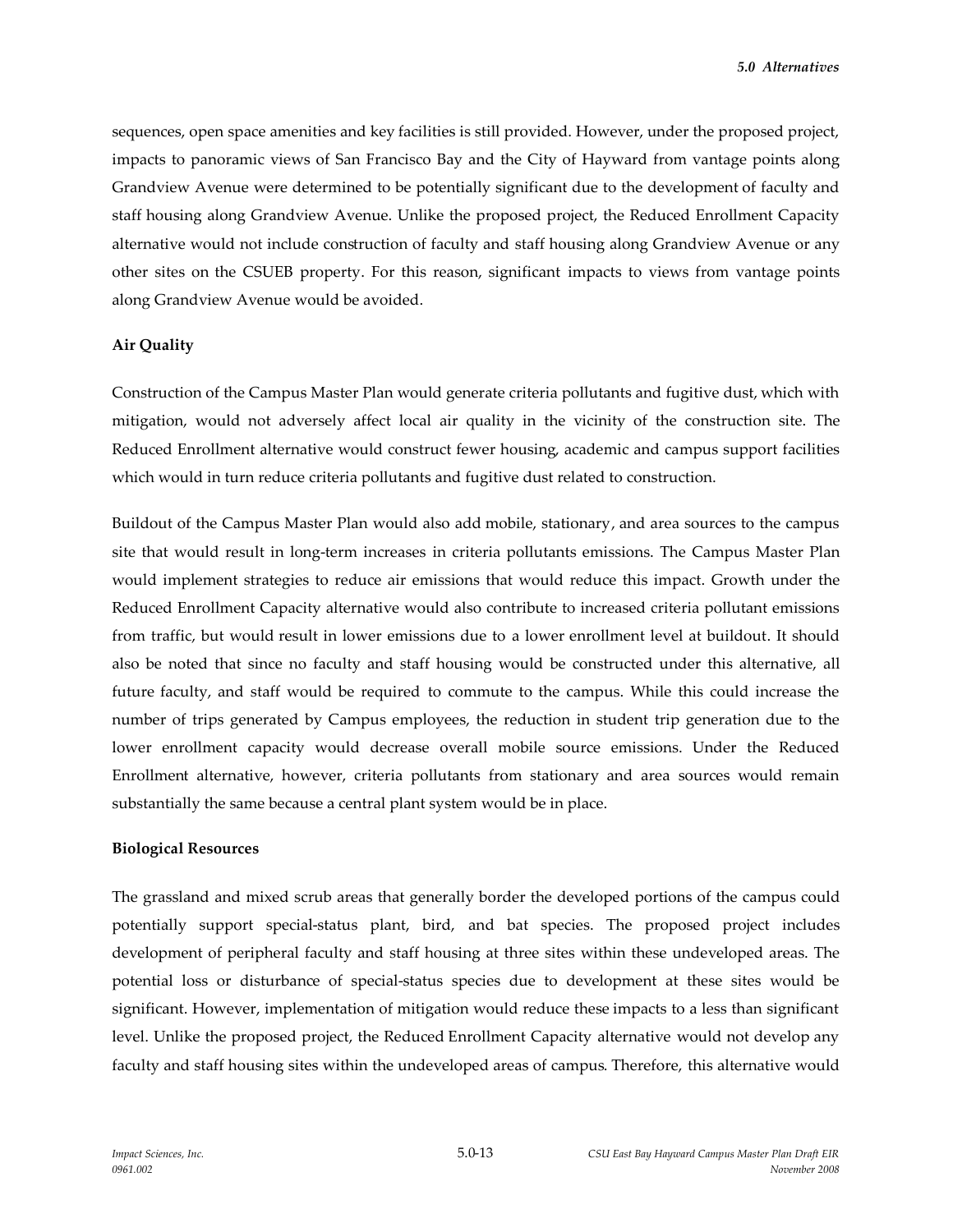substantially reduce the potential for impacts to special-status species. Impacts to special-status species on the developed portion of the campus would be comparable to those of the proposed project.

A small drainage and associated bay woodland in the far western portion of the CSUEB property is located near the proposed Carlos Bee Boulevard/Bunker Hill Boulevard faculty and staff housing site for the proposed project. This drainage is expected to fall under the jurisdiction of the United States Army Corps of Engineers (USACE), while the bay woodland is considered to be riparian habitat likely to fall under the jurisdiction of the California Department of Fish and Game (CDFG). Construction activities and installation of infrastructure could affect this drainage or result in the loss of the associated riparian vegetation, which constitutes a potentially significant impact. Implementation of mitigation would reduce these impacts to a less than significant level. However, the Reduced Enrollment Capacity alternative would not develop faculty and staff housing at this site, but would maintain the site in its current undeveloped condition. As a result, this alternative would substantially reduce impacts to the drainage and bay woodland located on this portion of the CSUEB property.

# **Cultural Resources**

Campus buildings that will be at least 50 years old by 2030 are conservatively considered to represent historic resources as defined by CEQA. Where avoidance or preservation of a building is not possible, Master Plan implementation is assumed to have a potentially significant impact on historic resources. The Reduced Enrollment Capacity alternative would also potentially disturb buildings at least 50 years in age by 2030. Therefore, impacts to cultural resources would be equivalent. Due to the reduced footprint of this alternative, especially because the three faculty/staff housing sites and the student housing sites would not be developed, the potential for impacts on archaeological resources would be reduced compared to that under the proposed project.

# **Geology and Soils**

With implementation of mitigation, development under the proposed Master Plan would not expose people and structures on campus to significant adverse effects associated with seismic ground shaking or seismic-related ground failure, soil erosion, or expansive soils. The same geologic conditions and mitigation would apply to any construction occurring under the Reduced Enrollment Capacity alternative. Therefore, impacts related to geology and soils would be comparable.

# **Hazards and Hazardous Materials**

Potential hazards associated with implementation of the proposed Master Plan include exposure to contaminated soil, groundwater, or building materials during demolition and construction activities.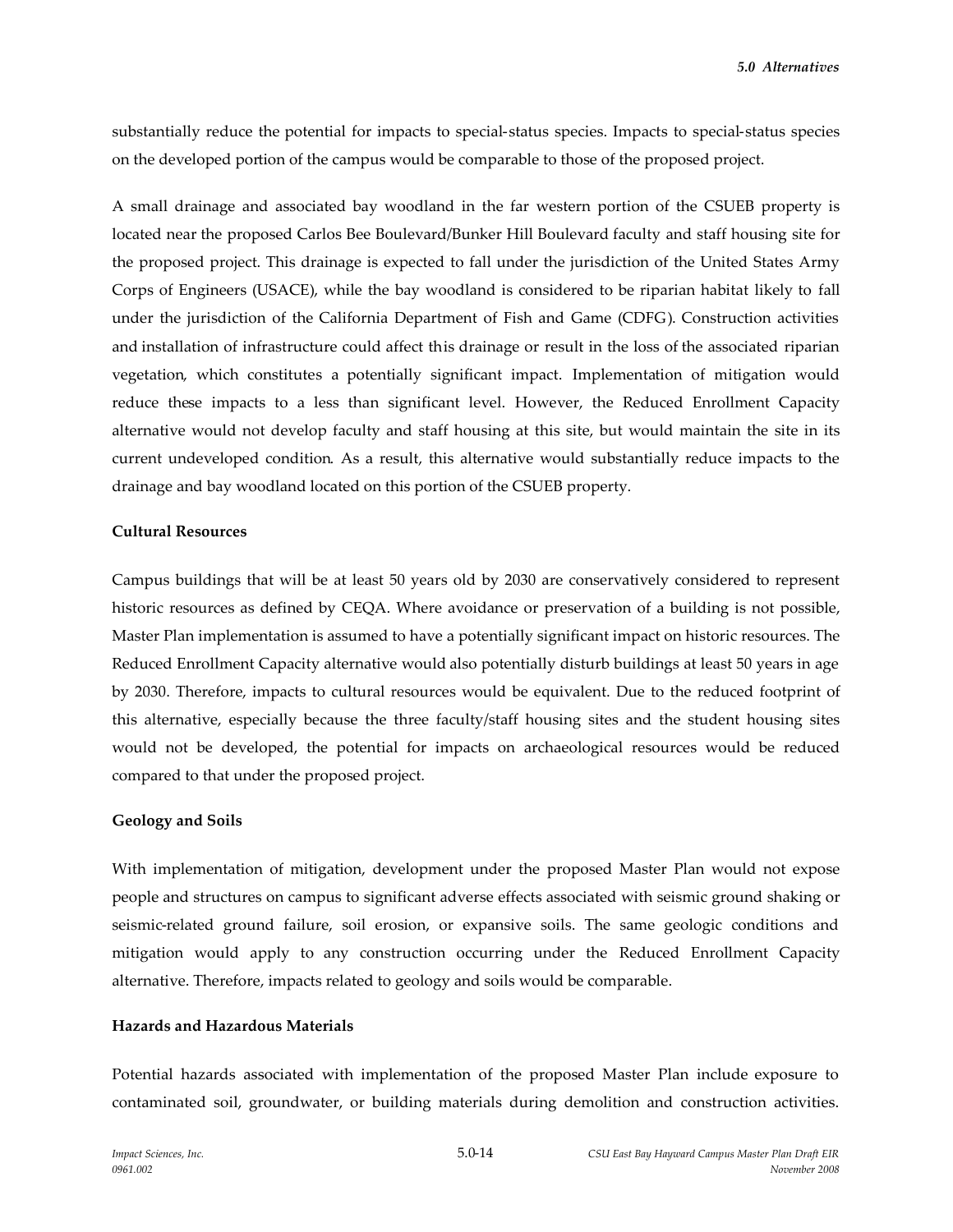Mitigation would reduce these impacts to a less than significant level. Due to the reduction in construction activity, the Reduced Enrollment Capacity alternative would decrease the potential for exposure to contaminated substances. Therefore, impacts related to the potential hazards during construction would be reduced.

## **Hydrology and Water Quality**

Implementation of the proposed Master Plan would increase impervious surfaces on campus, but would also reduce the present volume of stormwater runoff generated on the campus through the strategic placement of vegetation to collect, store and purify stormwater. Compliance with NPDES requirements and campus stormwater management policies would result in less than significant impacts to water quality. The Reduced Enrollment Capacity alternative would increase impervious surfaces, but not to the same extent as the proposed project since the housing sites would remain in their current undeveloped condition. This would decrease the volume of runoff and reduce impacts to water quality and the receiving storm drain system.

#### **Land Use and Planning**

The proposed Master Plan would generally be consistent with local land use plans. Development of faculty/staff housing at the site off of Hayward Boulevard across from the University Theatre, and along Grandview Avenue would be designed to minimize impacts to the existing adjacent neighborhoods and additional environmental review would be conducted to evaluate potentially significant environmental impacts. Under the Reduced Enrollment Capacity alternative, no development would occur at these peripheral sites. Therefore, this alternative would further reduce this less than significant impact.

#### **Noise**

Buildout of the campus under the proposed Master Plan would increase traffic noise levels at noisesensitive receptors located along surrounding roadways but would not result in a significant noise impact. Growth under the Reduced Enrollment Capacity alternative would also contribute to increased traffic noise levels, but would reduce the impact of the proposed project by limiting campus growth to an enrollment capacity of 15,000 FTES instead of 18,000 FTES. It should also be noted that since no faculty and staff housing would be constructed under this alternative, all future faculty, and staff would be required to commute to campus. While this could increase the number of trips generated by University employees, the reduction in student trip generation due to the lower enrollment capacity would decrease the overall traffic and traffic-related noise impacts.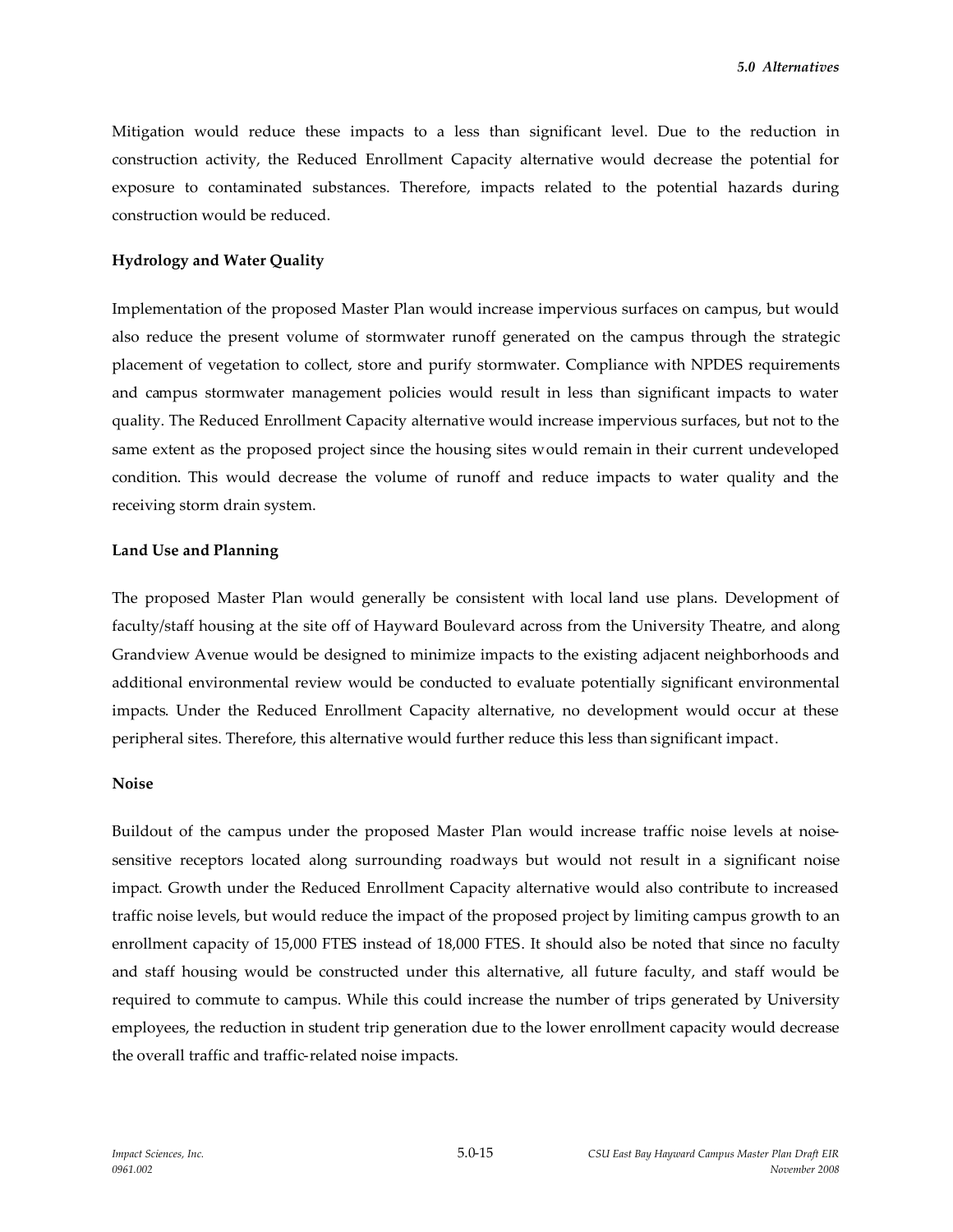The proposed project's construction noise impacts to nearby residences, including residences along Grandview Avenue and Campus Drive, would be significant. Mitigation restricting construction hours would reduce this impact to a less than significant level. Since this alternative would not include construction of faculty and staff housing or any other use at this location, construction noise impacts to residences along Grandview Avenue and Campus Drive would be substantially reduced.

#### **Population and Housing**

Implementation of the proposed Master Plan would increase the population in the City of Hayward. However, based on ABAG growth projections, the impact would be less than significant. The Reduced Enrollment Capacity alternative would permit growth to an enrollment capacity of 15,000 FTES instead of 18,000 FTES as proposed by the Master Plan. Accordingly, less housing would be required. Therefore, this alternative would reduce the population and housing impacts of the proposed project.

### **Public Services – Fire Protection**

Implementation of the proposed Master Plan would increase the demand for fire protection services, but would not result in a significant impact related to the provision of fire protection services to the campus at buildout under the proposed Master Plan. The Reduced Enrollment Capacity alternative would also increase the demand for fire protection services as enrollment increases, but would lessen the less than significant impact of the proposed project.

# **Public Services – Law Enforcement**

Implementation of the proposed Master Plan would increase the demand for law enforcement services. Since the Hayward Police Department and the campus police department would collaborate to maintain adequate service on and around the campus, impacts would be less than significant. The Reduced Enrollment Capacity alternative would also increase the demand for law enforcement services as enrollment increases, but would further reduce the proposed project's less than significant impact.

#### **Public Services – Schools**

Implementation of the proposed Master Plan would indirectly increase enrollment at Hayward area schools as dependents of students, faculty, and staff relocate to the Hayward area as the campus grows towards capacity. The Reduced Enrollment Capacity alternative would also increase enrollment at Hayward schools as enrollment and campus employment increases, but would reduce the impact of the proposed project by limiting campus growth to an enrollment capacity of 15,000 FTES instead of 18,000 FTES.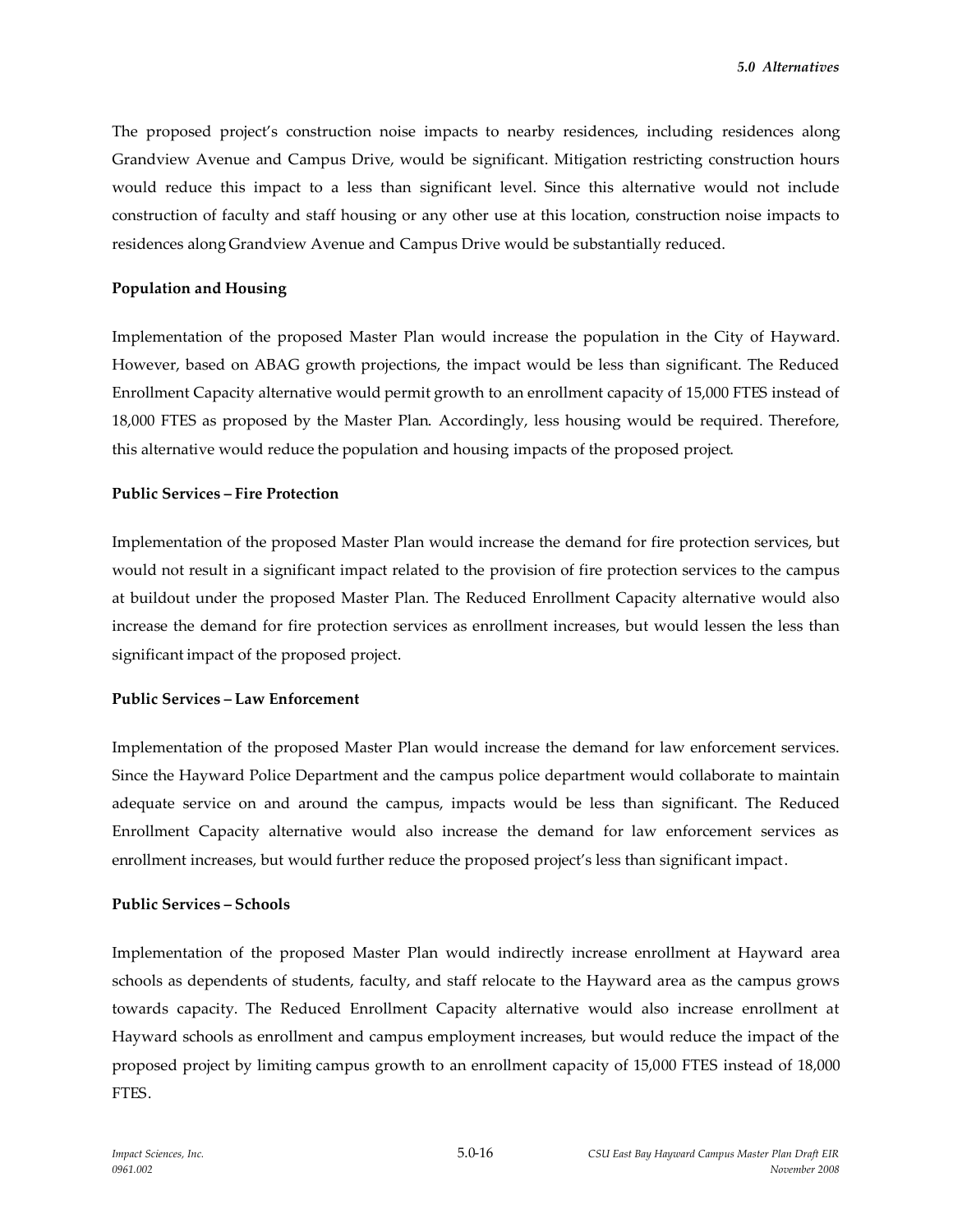#### **Public Services – Parks and Recreation Services**

Implementation of the proposed Master Plan would generate a nominal increase in the usage of off-campus recreational resources as students, employees and their dependents relocate to the Hayward area as the campus grows towards capacity. However, this increase would be less than significant. The Reduced Enrollment Capacity alternative would also generate a nominal increase in the usage of off-campus recreational resources, but would reduce the impact of the proposed project by limiting campus growth to an enrollment capacity of 15,000 FTES instead of 18,000 FTES.

### **Traffic, Circulation, and Parking**

Buildout of the campus under the proposed Master Plan would contribute to sub-standard intersection operations at eight study intersections. Since further physical improvements to the affected intersections are not feasible, this impact would be significant and unavoidable even with incorporation of mitigation. Growth under the Reduced Enrollment Capacity alternative would also contribute to sub-standard intersection operations, but would reduce the impact of the proposed project by limiting campus growth to an enrollment capacity of 15,000 FTES instead of 18,000 FTES. Since there would be fewer students and employees commuting to the campus, this alternative would generate approximately 849 AM peak-hour trips and 1,408 PM peak-hour trips. The net new trips generated by this alternative constitute about 60 percent of the net new trips generated by campus growth under the proposed Master Plan. Therefore, the alternative would reduce the overall traffic impact of the proposed project. However, given that existing levels of service at several study intersections are presently unacceptable, this alternative would substantially lessen, but not avoid, the significant and unavoidable traffic impacts associated with the proposed project.

#### **Utilities – Water**

The proposed project would increase the water demand within the City of Hayward to accommodate growth to an enrollment capacity of 18,000 FTES. However, because the City's UWMP states that cutbacks would be required in multiple-dry years and water demand associated with the proposed Master Plan was not included in its demand projections, this is considered a significant impact. Implementation of mitigation would reduce this impact to a less than significant level. The Reduced Enrollment Capacity alternative would also increase water consumption as the campus grows, but would reduce the impact of the proposed project by limiting campus growth to an enrollment capacity of 15,000 FTES instead of 18,000 FTES, but not to a less than significant level and mitigation would still be required.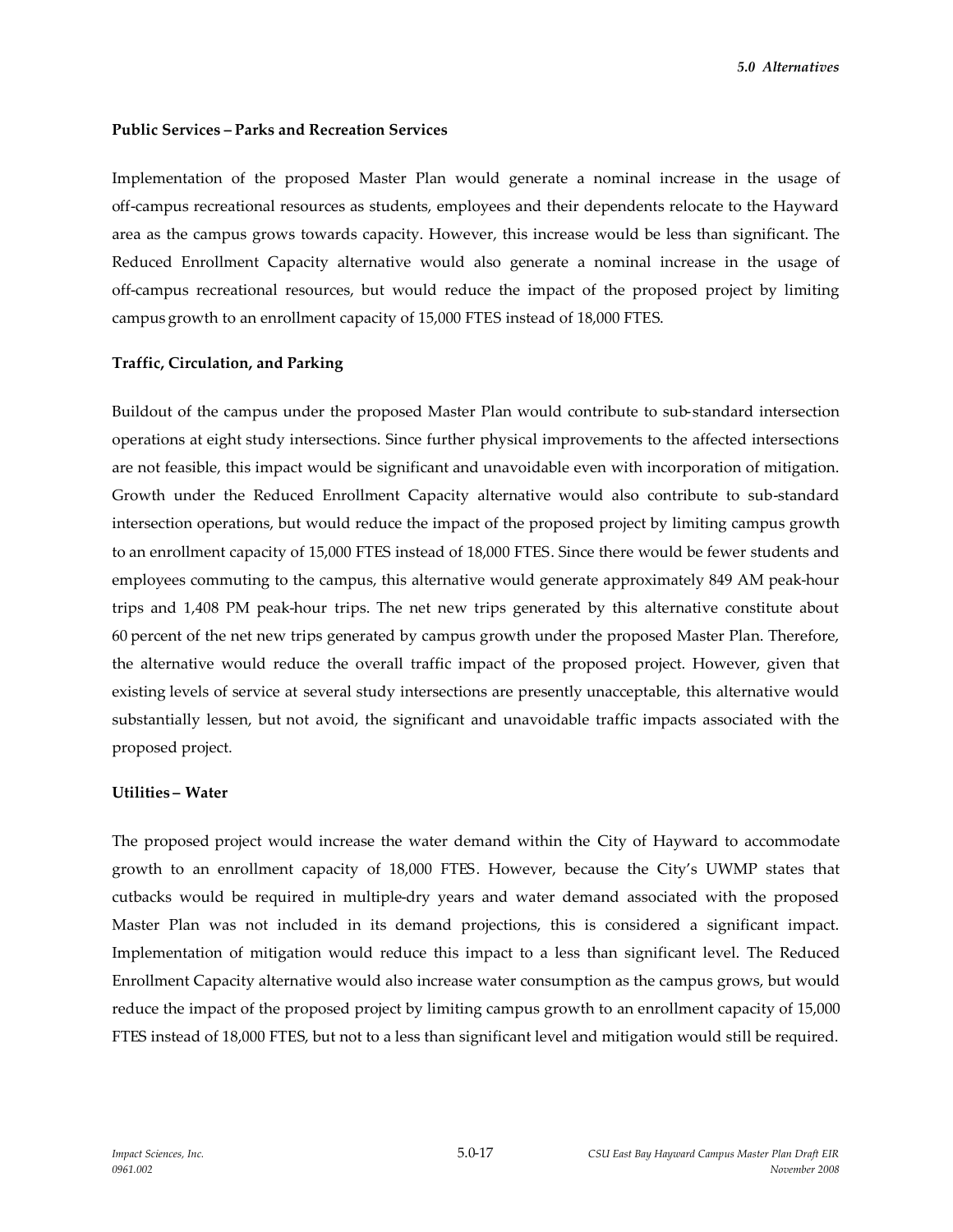*5.0 Alternatives*

#### **Utilities – Wastewater**

Sufficient capacity currently exists to treat wastewater generated by the proposed project at Master Plan buildout and to accommodate increased wastewater volumes as the Master Plan is implemented. Therefore, impacts related to wastewater service would be less than significant. The Reduced Enrollment Capacity alternative would also increase wastewater generation as the campus grows, but would reduce the impact of the proposed project by limiting campus growth to an enrollment capacity of 15,000 FTES instead of 18,000 FTES.

## **Utilities – Solid Waste**

Impacts related to the increase in solid waste generation as a result of the proposed project would be less than significant provided that waste diversion goals are met. Assuming comparable waste diversion goals are met, the Reduced Enrollment Capacity alternative would result in lower solid waste generation due to the reduced enrollment capacity and smaller quantity of demolition debris. Therefore, this alternative would further reduce the proposed project's less than significant solid waste impacts.

### **Utilities – Electricity and Natural Gas**

Impacts related to the increase in electricity and natural gas consumption as a result of the proposed project would be less than significant with implementation of required infrastructure improvements and energy conservation goals. Assuming the required infrastructure improvements are developed and comparable energy conservation goals are met, the Reduced Enrollment Capacity alternative would result in lower energy consumption due to the reduced enrollment capacity. Therefore, this alternative would reduce energy impacts.

# *Conclusion and Relationship to Project Objectives*

The Reduced Enrollment Capacity alternative would reduce impacts related to aesthetics, air quality, biological resources, hazards and hazardous materials, hydrology and water quality, land use, noise, population and housing, public services, traffic, and public utilities. Impacts related to cultural resources and geology and soils would be comparable to those of the proposed project.

By reducing enrollment capacity and not developing faculty and staff housing on campus, this alternative would not achieve the following key objectives to the same extent as the proposed project:

 Enhance the campus learning environment within a walkable campus core by providing adequate sites for planned and future programs and to accommodate growth in campus enrollment up to the CPEC-approved Master Plan ceiling of 18,000 FTES.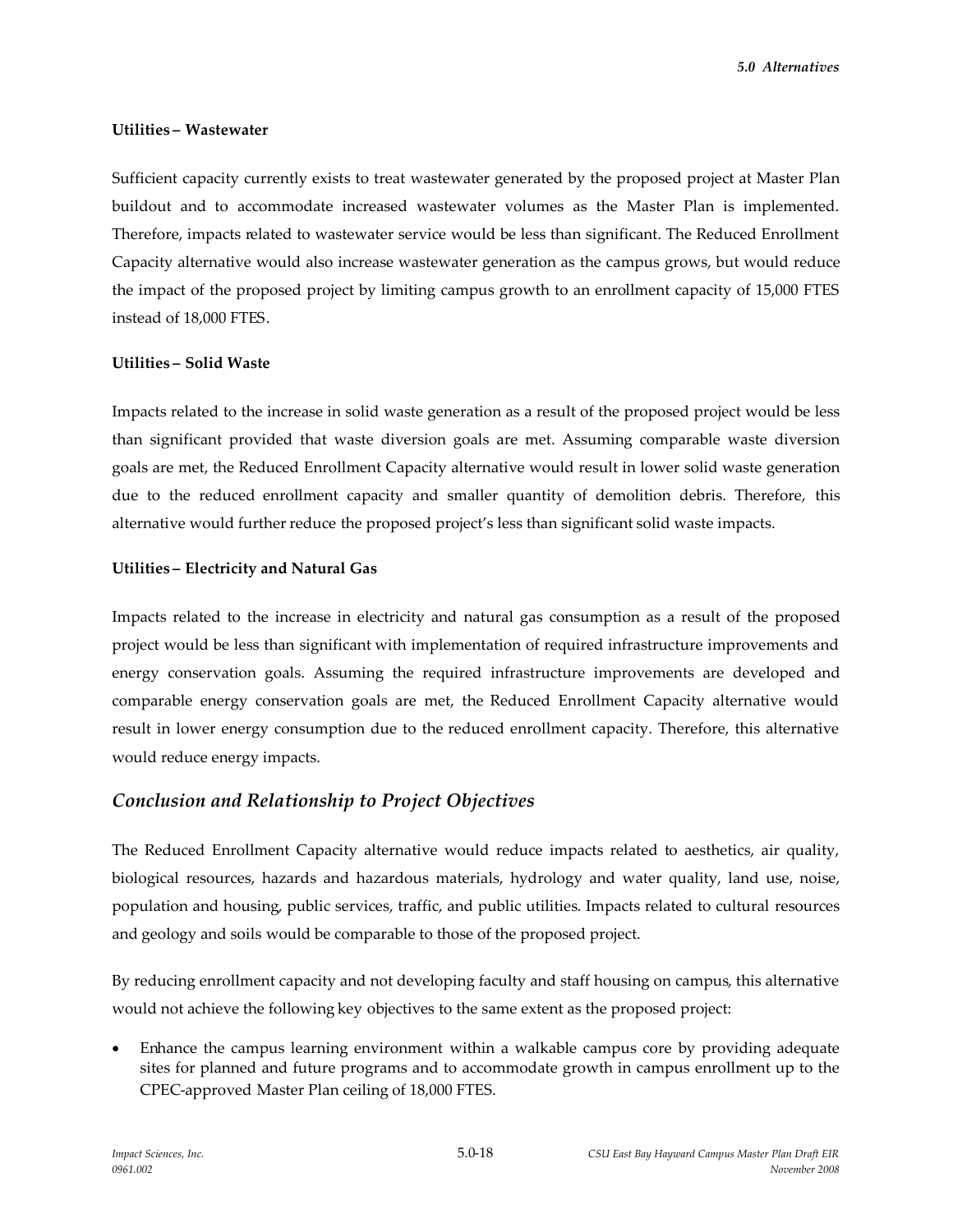Identify locations on campus for faculty and staff housing to strengthen the sense of campus community.

# **5.5.3 Alternative 3: No Project**

# *Description and Analysis*

The *State CEQA Guidelines* require the analysis of a No Project Alternative.4 This analysis must discuss existing conditions, as well as what would be reasonably expected to occur in the foreseeable future if the project were not to be approved based on current plans, site zoning, and consistent with available infrastructure and community services.

Under the No Project Alternative, the proposed Master Plan would not be implemented. The Hayward campus would not grow beyond the capacity of its existing facilities or those which have been approved for construction or are currently under construction. This alternative therefore includes buildout of the Pioneer Heights III student housing complex, which is currently under construction, and a recreation and wellness center that has been approved but not yet built. Based on current and pending campus facilities, enrollment capacity and the corresponding campus employment under this alternative would be approximately 12,586 FTES (17,600 headcount), 740 FTE Faculty (1,070 headcount), and 1,085 FTE staff (1,185 headcount).

#### **Aesthetics**

Since the proposed Master Plan would not be implemented under the No Project alternative, the campus would remain in its current condition, except for the completion of currently approved facilities, for the foreseeable future. Therefore, the visual character of the campus, including its overall configuration, architectural styles and landscaping, would not be substantially altered. In contrast, under the proposed project, impacts to panoramic views of San Francisco Bay and the City of Hayward from vantage points along Grandview Avenue were determined to be potentially significant due to the development of faculty and staff housing along Grandview Avenue. With implementation of mitigation, impacts would be reduced to a less than significant level. Unlike the proposed project, the No Project alternative would not include construction of any additional housing on the campus. For this reason, impacts to views from vantage points along Grandview Avenue would be avoided.

<sup>4</sup> Ibid, Section 15125.6(e).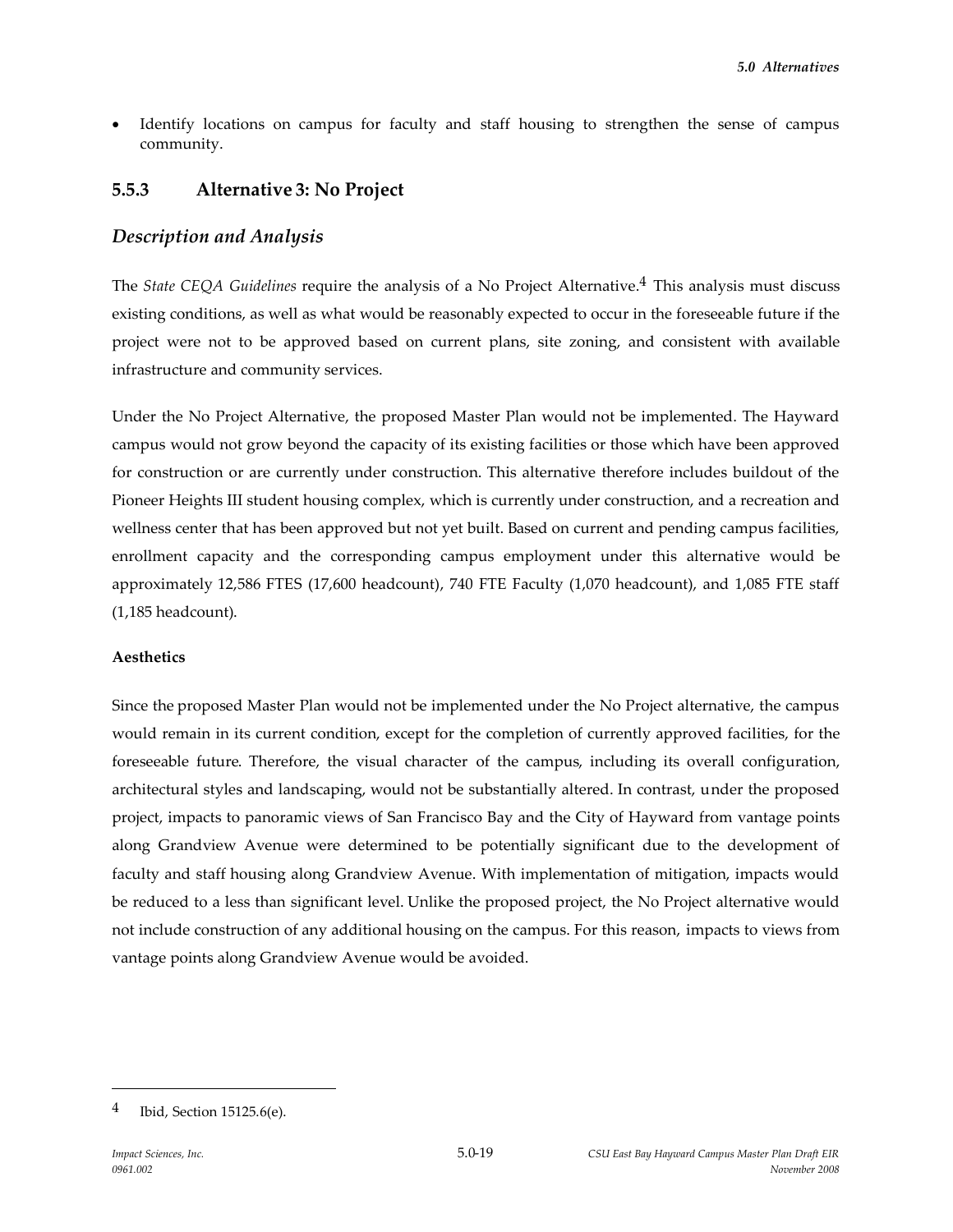*5.0 Alternatives*

# **Air Quality**

Construction of the Campus Master Plan would generate criteria pollutants and fugitive dust, which with mitigation, would not adversely affect local air quality in the vicinity of the construction site. Growth under the No Project alternative would also contribute criteria pollutants and fugitive dust, but the impact would be less because only one more building included in the existing Master Plan would be constructed.

Buildout of the Campus Master Plan would also add mobile, stationary, and area sources to the project area that would result in long-term increases in criteria pollutants emissions. The Campus Master Plan would implement strategies to reduce air emissions that would reduce this impact. The No Project alternative would also contribute to increased criteria pollutant emissions from traffic, but would reduce the impact of the proposed project by limiting campus growth to an enrollment capacity of 12,586 FTES instead of 18,000 FTES. It should also be noted that since no faculty and staff housing would be constructed under this alternative, all future faculty, and staff would be required to commute to campus. While this could increase the number of trips generated by campus employees, the reduction in student trip generation due to the lower enrollment capacity compared to the proposed Master Plan would decrease overall emissions of criteria pollutant emissions related to traffic.

While the campus would continue the use of boilers and other stationary sources of air emissions under the No Project alternative, a central plant would not be constructed. Therefore, the impact of criteria pollutants from stationary sources would be reduced under the No Project alternative.

#### **Biological Resources**

No development, other than construction of presently approved projects, would occur on the campus under the No Project alternative. Therefore, no impacts to the grassland and mixed scrub areas that generally border the presently developed portions of the campus and potentially support special-status plant, bird, and bat species would occur. Furthermore, no impacts to the drainage and associated bay woodland in the far western portion of the CSUEB property would occur.

## **Cultural Resources**

Campus buildings that will be at least 50 years old by 2030 are conservatively considered to represent historic resources as defined by CEQA. Where avoidance or preservation of a building is not possible, Master Plan implementation is assumed to have a potentially significant impact on historic resources. The No Project alternative would maintain existing campus structures, thereby avoiding this potential impact.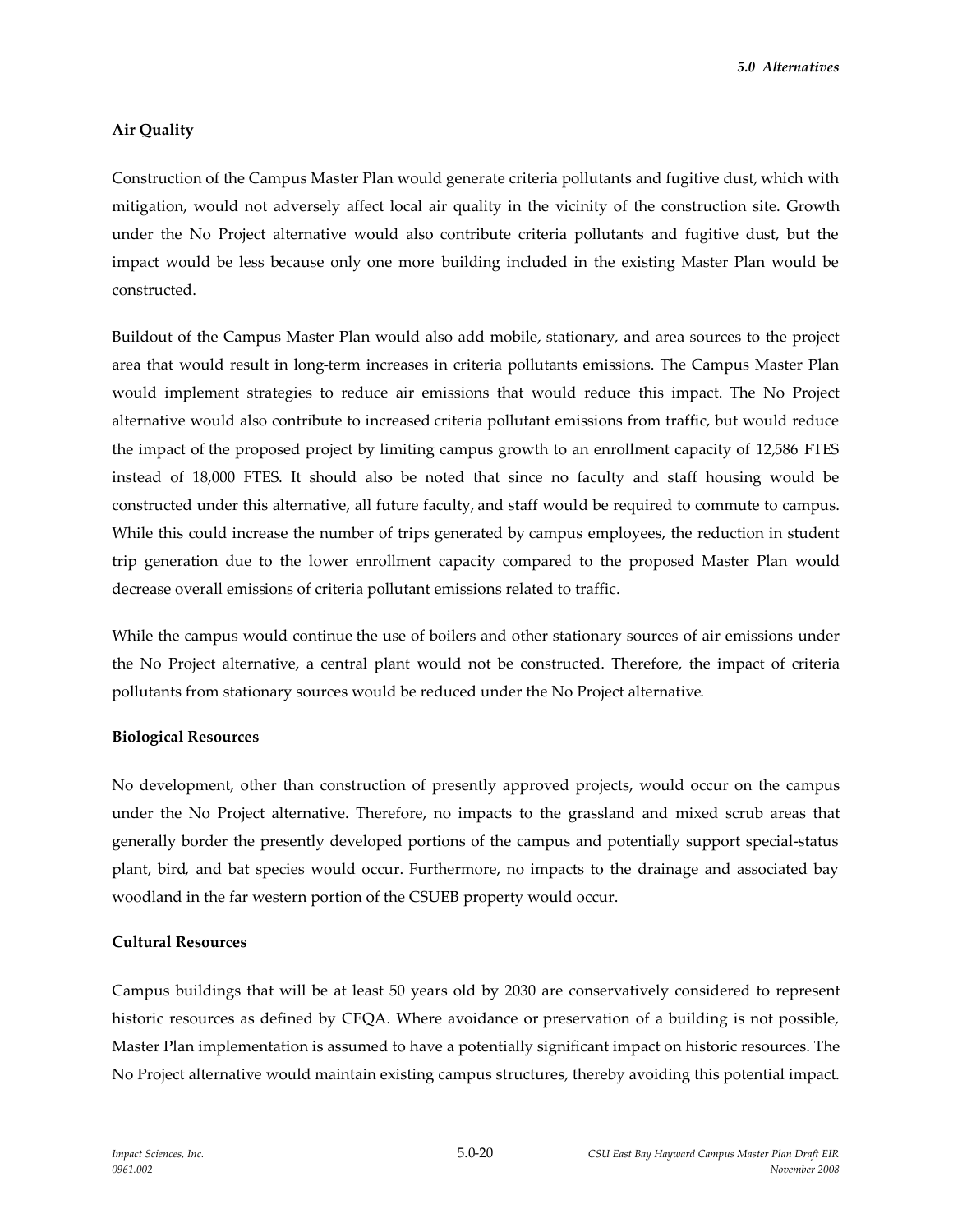The potential impact to archaeological resources from ground-disturbing activities would be much reduced as limited ground disturbance would occur under this alternative.

## **Geology and Soils**

With implementation of mitigation, development under the proposed Master Plan would not expose people and structures on campus to significant adverse effects associated with seismic ground shaking or seismic-related ground failure, soil erosion, or expansive soils. The same geologic conditions and mitigation would apply to the limited construction occurring under the No Project alternative. Therefore, impacts related to geology and soils would be reduced.

#### **Hazards and Hazardous Materials**

Potential hazards associated with implementation of the proposed Master Plan include exposure to contaminated soil, groundwater, or building materials during demolition and construction activities. Mitigation would reduce these impacts to a less than significant level. Under the No Project alternative, construction of currently approved facilities on campus would still occur. However, the magnitude and duration of construction would be substantially reduced if the proposed Master Plan is not implemented. Therefore, impacts related to the potential exposure to contaminated substances during construction would be reduced.

# **Hydrology and Water Quality**

Implementation of the proposed Master Plan would increase impervious surfaces on campus, but would also reduce the present volume of stormwater runoff generated on the campus through the strategic placement of vegetation to collect, store and purify stormwater. Compliance with NPDES requirements and campus stormwater management policies would result in less than significant impacts to water quality. The No Project alternative would maintain the existing coverage of pervious surfaces on campus, but would not implement the storm drain plan and strategy proposed by the Master Plan to reduce the volume of stormwater entering the existing storm drain system. Therefore under the No Project alternative, the potential for impacts to water quality and the receiving storm drain system would be greater.

#### **Land Use and Planning**

The proposed Master Plan would generally be consistent with local land use plans. Development of faculty/staff housing at the site off of Hayward Boulevard across from the University Theatre, and along Grandview Avenue would be designed to minimize impacts to the existing adjacent neighborhoods and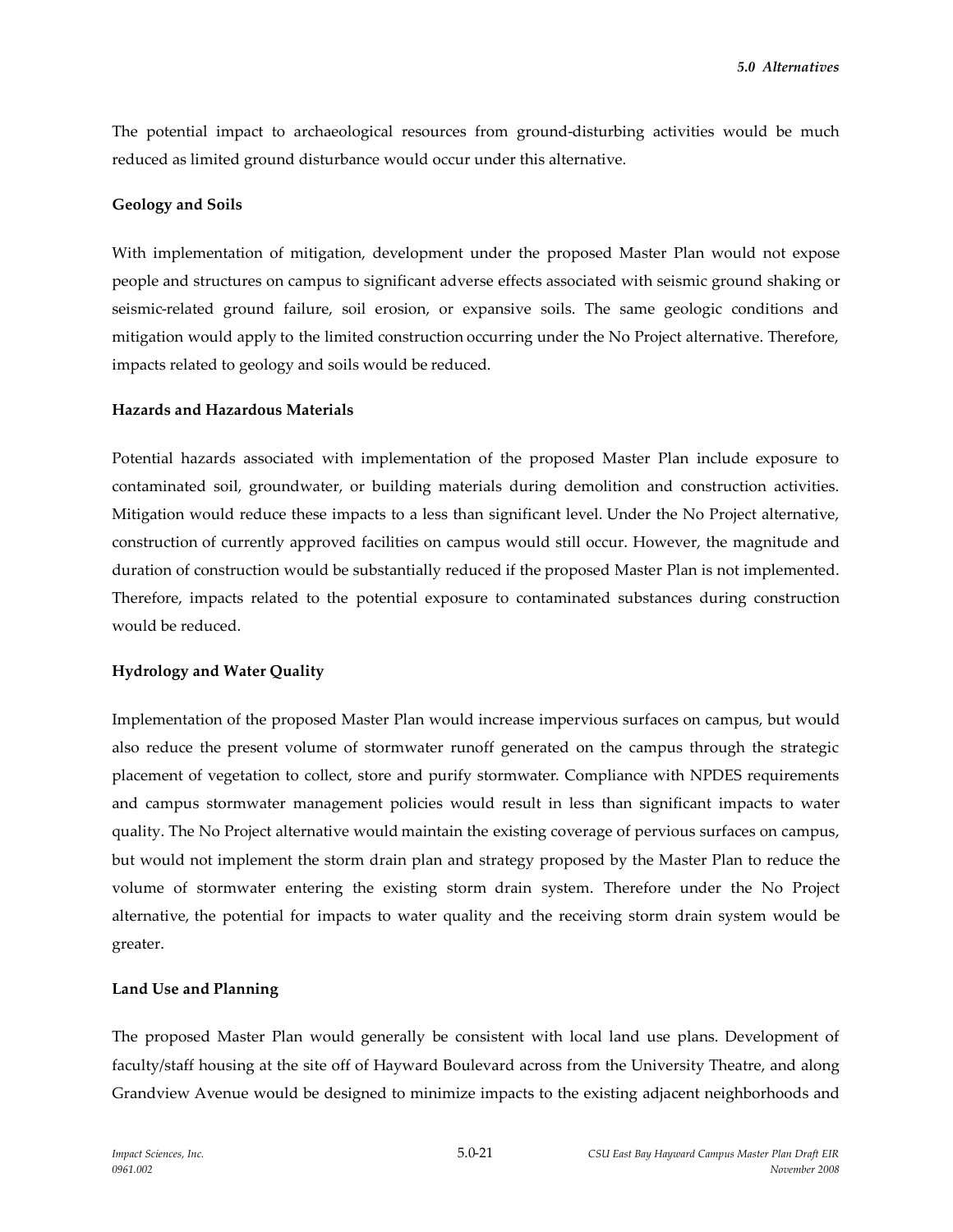additional environmental review would be conducted to evaluate potentially significant environmental impacts. Under the No Project Alternative, no development would occur at these housing sites. Therefore, this alternative would further reduce the less-than-significant land use impact.

#### **Noise**

Buildout of the campus under the proposed Master Plan would increase traffic noise levels at noisesensitive receptors located along surrounding roadways, although the impact would not be significant. Growth under the No Project Alternative would also contribute to increased traffic noise levels, but would reduce the impact of the proposed project by limiting campus growth to an enrollment capacity of 12,586 FTES instead of 18,000 FTES. It should also be noted that since no faculty and staff housing would be constructed under this alternative, all future faculty, and staff would be required to commute to campus. While this could increase the number of trips generated by University employees, the reduction in student trip generation due to the lower enrollment capacity would decrease overall traffic noise impacts.

The proposed project's construction noise impacts to nearby sensitive receptors would be significant. Mitigation restricting construction hours would reduce this impact to a less than significant level. Nevertheless, since this alternative would not include construction of faculty and staff housing or any other use at this location, construction noise impacts to nearby residences would be substantially reduced.

# **Population and Housing**

Implementation of the proposed Master Plan would increase the population in the City of Hayward. However, based on ABAG growth projections, the impact would be less than significant. The No Project alternative would permit growth to the current enrollment capacity of 12,586 FTES instead of 18,000 FTES as proposed by the Master Plan. Accordingly, less housing would be required. Therefore, this alternative would reduce the population and housing impacts of the proposed project.

# **Public Services – Fire Protection**

Implementation of the proposed Master Plan would increase the demand for fire protection services, but would result in a less than significant impact. The No Project alternative would also increase the demand for fire protection services as enrollment increases, but would substantially lessen the less than significant impact of the proposed project by limiting campus growth to the current enrollment capacity of 12,586 FTES.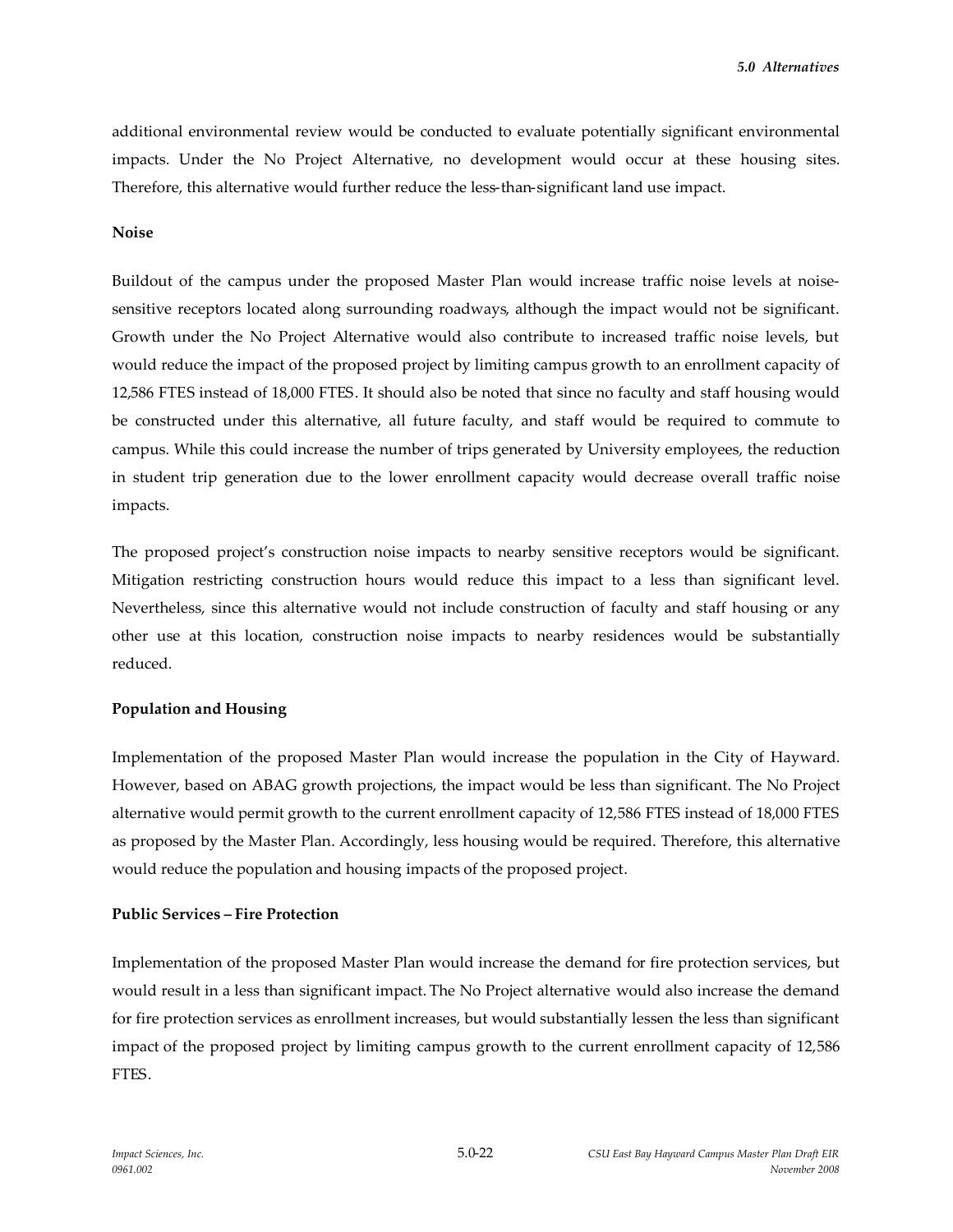#### **Public Services – Law Enforcement**

Implementation of the proposed Master Plan would increase the demand for law enforcement services. Since the Hayward Police Department and the campus police department would collaborate to maintain adequate service on and around the campus, impacts would be less than significant. The No Project alternative would also increase the demand for law enforcement services as enrollment increases, but would reduce the impact of the proposed project by limiting campus growth to the current enrollment capacity of 12,586 FTES instead of 18,000 FTES.

### **Public Services – Schools**

Implementation of the proposed Master Plan would indirectly increase enrollment at Hayward area schools as dependents of students, faculty, and staff relocate to the Hayward area as the campus grows towards capacity. The No Project alternative would also increase enrollment at Hayward schools as enrollment and campus employment increases, but would reduce the impact of the proposed project by limiting campus growth to the current enrollment capacity of 12,586 FTES instead of 18,000 FTES and by not building any faculty/staff housing on the campus.

## **Public Services – Parks and Recreation Services**

Implementation of the proposed Master Plan would generate a nominal increase in the usage of off-campus recreational resources as students, employees and their dependents relocate to the Hayward area as the campus grows towards capacity. However, this increase would be less than significant. The No Project alternative would also generate a nominal increase in the usage of off-campus recreational resources, but would reduce the impact of the proposed project by limiting campus growth to the current enrollment capacity of 12,586 FTES instead of 18,000 FTES.

# **Traffic, Circulation, and Parking**

Buildout of the campus under the proposed Master Plan would contribute to sub-standard intersection operations at eight study intersections. Since further physical improvements to the affected intersections are not feasible, this impact would be significant and unavoidable even with incorporation of mitigation. Growth under the No Project alternative would also contribute to sub-standard intersection operations, but would reduce the impact of the proposed project by limiting campus growth to an enrollment capacity of 12,586 FTES instead of 18,000 FTES. It should also be noted that since no faculty and staff housing would be constructed under this alternative, all future faculty, and staff would be required to commute to campus. The No Project alternative would therefore reduce the number of trips during the peak hour to 743 net new AM peak-hour trips and 1,175 net new PM peak-hour trips, substantially less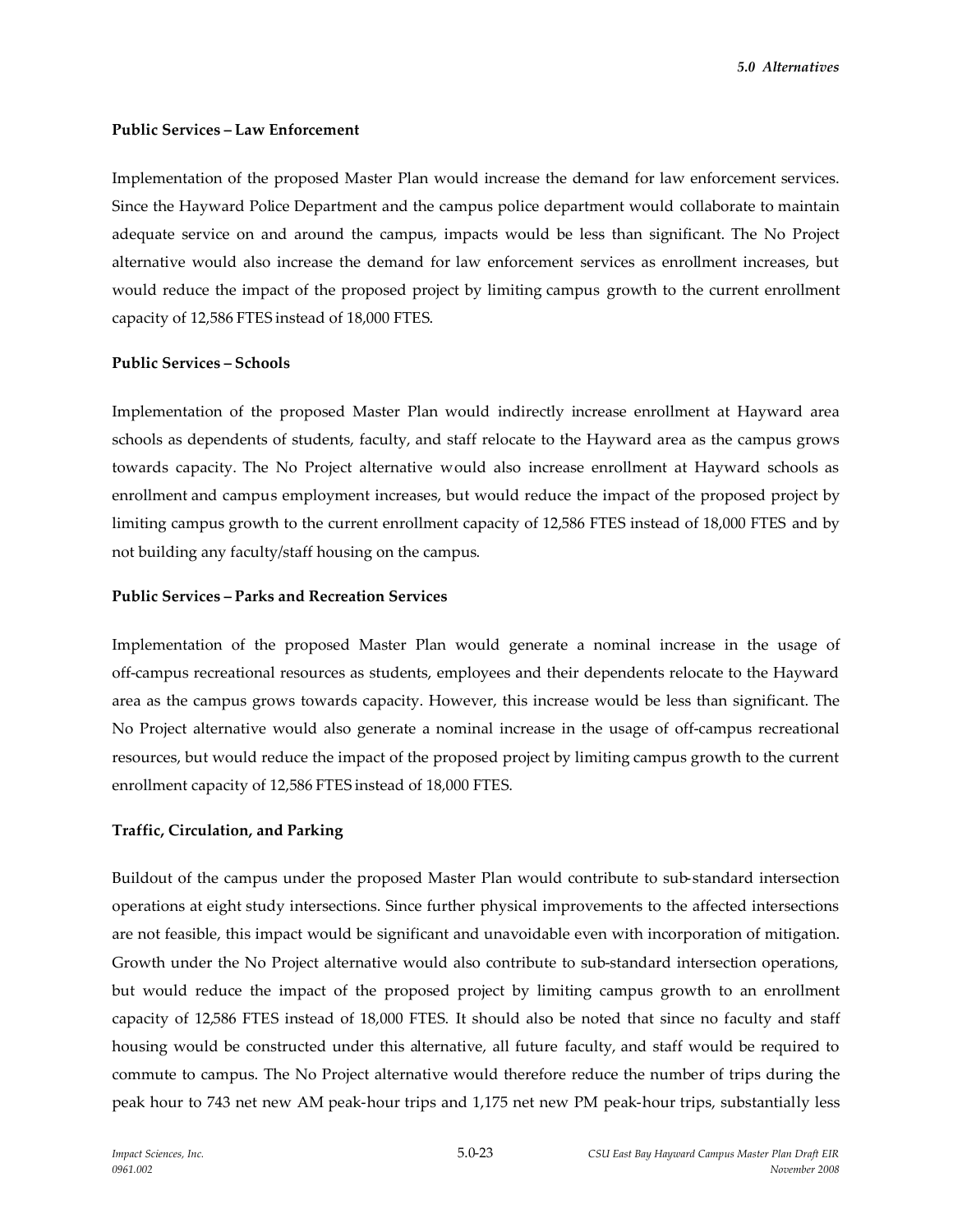than trips generated by the proposed project. However, given that existing levels of service at several study intersections are presently unacceptable, this alternative would substantially lessen, but not avoid, the significant and unavoidable traffic impacts associated with the proposed project.

#### **Utilities – Water**

The proposed project would increase the water demand within the City of Hayward to accommodate growth to an enrollment capacity of 18,000 FTES. However, because the City's UWMP states that cutbacks would be required in multiple-dry years and water demand associated with the proposed Master Plan was not included in its demand projections, this is considered a significant impact. Implementation of mitigation would reduce this impact to a less than significant level. The No Project alternative would also increase water consumption as the campus grows, but would reduce the impact of the proposed project by limiting campus growth to the current enrollment capacity of 12,586 FTES instead of 18,000 FTES, but not to a less than significant level, and mitigation would still be required.

### **Utilities – Wastewater**

Sufficient capacity currently exists to treat wastewater generated by the proposed project at Master Plan buildout, and to accommodate increased wastewater volumes as the Master Plan is implemented. Therefore, impacts related to wastewater service would be less than significant. The No Project alternative would also increase wastewater generation as the campus grows, but would reduce the impact of the proposed project by limiting campus growth to the current enrollment capacity of 12,586 FTES instead of 18,000 FTES.

# **Utilities – Solid Waste**

Impacts related to the increase in solid waste generation as a result of the proposed project would be less than significant provided that waste diversion goals are met. Assuming comparable waste diversion goals are met, the No Project alternative would result in lower solid waste generation due to the reduced enrollment capacity and smaller quantity of demolition debris. Therefore, this alternative would reduce solid waste impacts.

# **Utilities – Electricity and Natural Gas**

Impacts related to the increase in electricity and natural gas consumption as a result of the proposed project would be less than significant with implementation of required infrastructure improvements and energy conservation goals. Under the No Project alternative, the campus would not implement the Master Plan strategies for energy independence as well as the goal of overall carbon neutrality by 2030.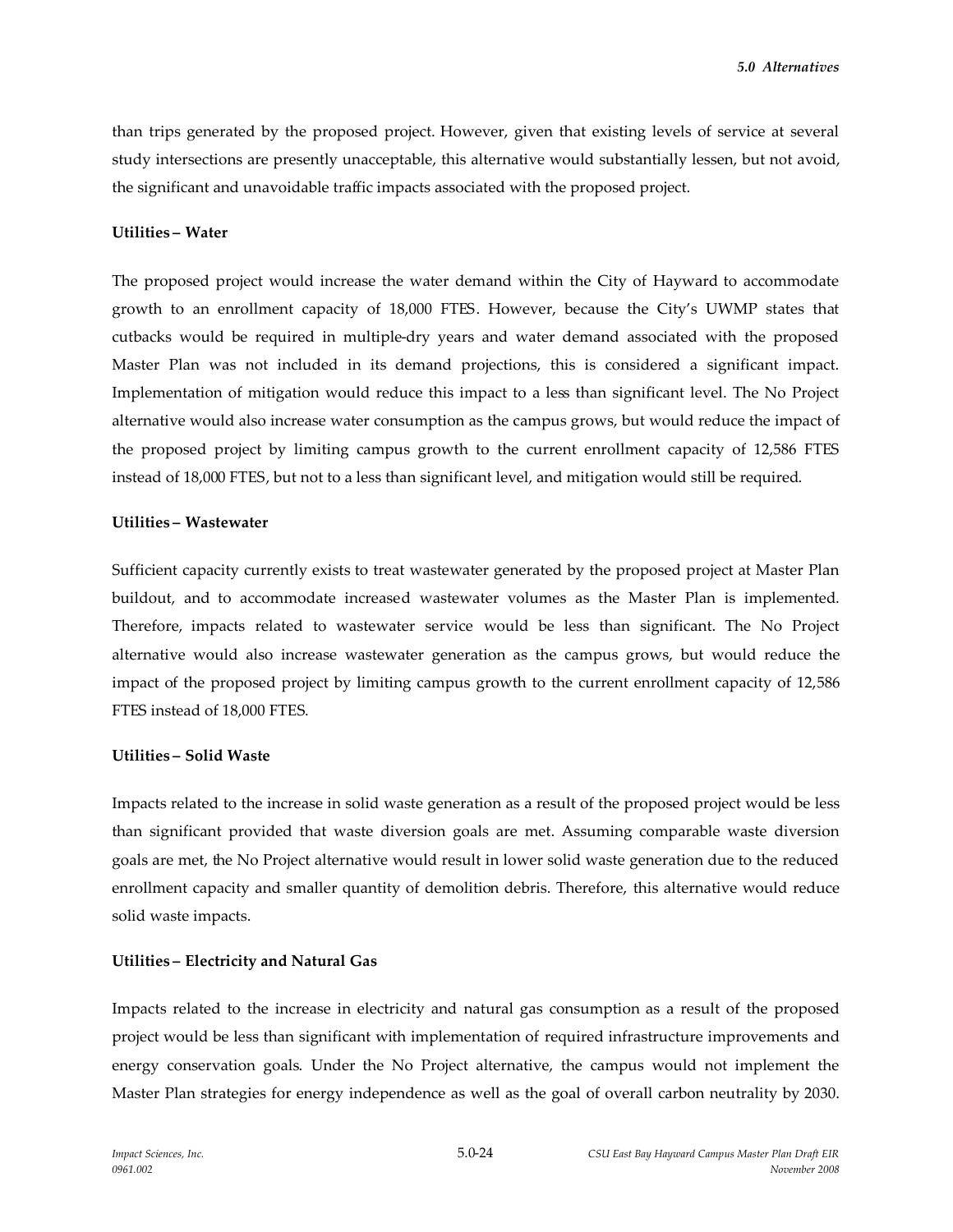Therefore, although due to a lower increase in enrollment, the increase in total campus energy use would be lower than under the proposed project, however the per capita energy consumption would likely be higher and the No Project alternative could potentially result in energy impacts that are comparable or greater than those of the proposed Master Plan.

# *5.5.3.2 Conclusion and Relationship to Project Objectives*

The No Project alternative would reduce impacts related to aesthetics, air quality, biological resources, cultural resources, hazards and hazardous materials, land use, noise, population and housing, public services, traffic, and all public utilities except energy. Impacts related to energy use, hydrology and water quality, and geology and soils would be comparable to or greater than those of the proposed project.

By not implementing the proposed Master Plan, this alternative would not achieve the following objectives:

- Enhance the campus learning environment within a walkable campus core by providing adequate sites for planned and future programs and to accommodate growth in campus enrollment up to the CPEC-approved Master Plan ceiling of 18,000 FTES.
- Create supportive student neighborhoods that would help create a sense of community for both residents and commuting students, and increase on-campus housing to accommodate 5,000 students. In addition, identify locations on campus for faculty and staff housing to strengthen the sense of campus community.
- Plan for other design improvements, including improved campus entry and image to help orient visitors and make destination finding easier; special landmark building sites to create a memorable impression of the campus; and improved campus pedestrian promenades
- Implement comprehensive environmentally sustainable development and operations strategies, including land use and transportation, as well as resource consumption and waste generation.
- Continue the planning and design criteria from the original campus master plan that aim at preserving views of the bay and the hills; creating a clear design vocabulary; and protecting the users from the elements.

# **5.7 ENVIRONMENTALLY SUPERIOR ALTERNATIVE**

The findings of the alternatives impact analysis discussed above are summarized in **Table 5.0-1, Comparison of Alternatives to the Proposed Master Plan**. Of the alternatives analyzed in this document, the No Project Alternative is considered the environmentally superior alternative, as it would avoid all impacts related to the proposed project. However, the No Project Alternative would not meet the objectives of the proposed project.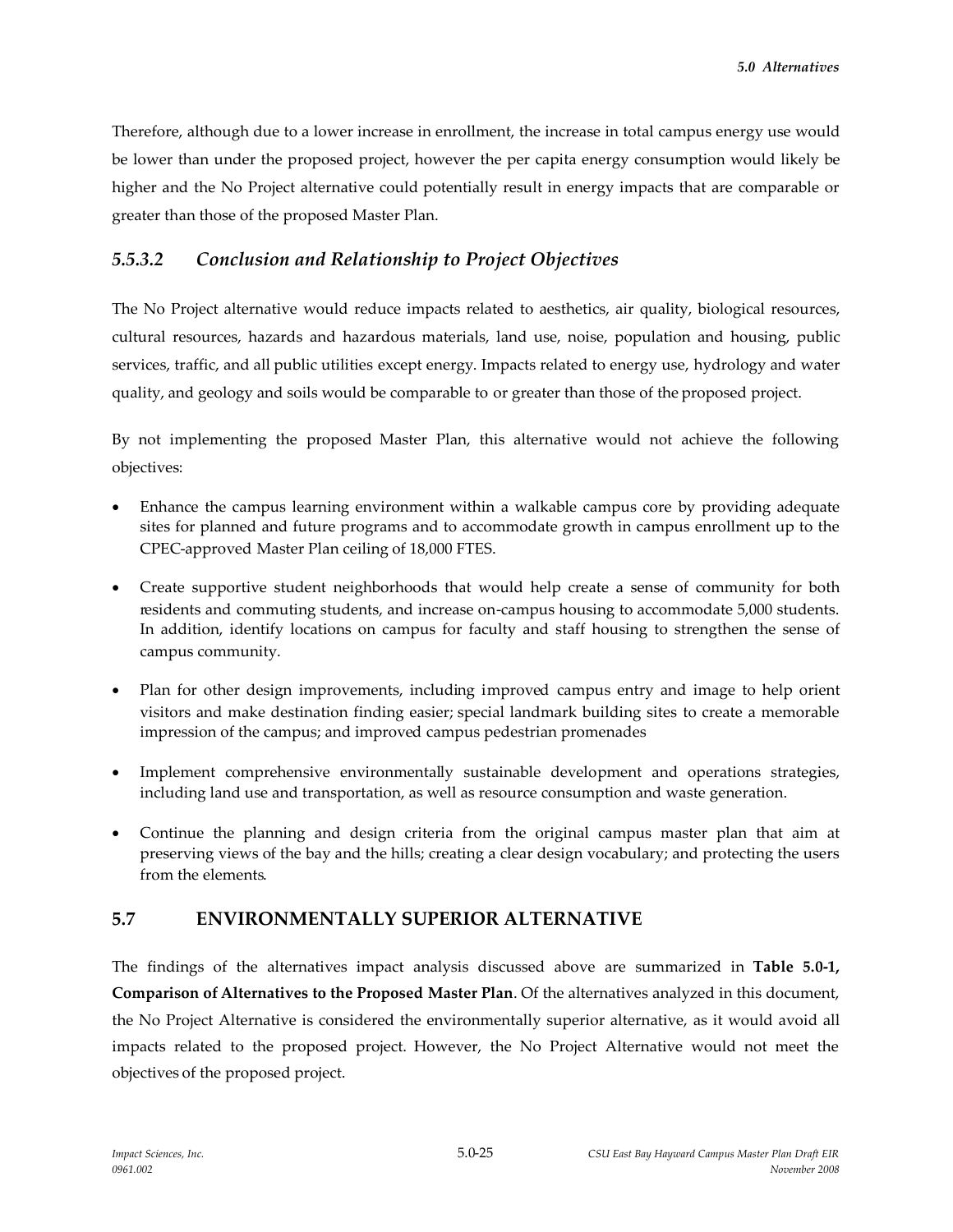| <b>Environmental Issue Area</b>                      | <b>Proposed Project</b><br>Impact<br>(After Mitigation) | Alt. $1-$<br>Reduced<br>Faculty/<br><b>Staff</b><br>Housing | Alt. $2-$<br>Reduced<br>Enrollment<br>Capacity        | Alt. $3 - No$<br>Project                          |
|------------------------------------------------------|---------------------------------------------------------|-------------------------------------------------------------|-------------------------------------------------------|---------------------------------------------------|
| <b>AESTHETICS</b>                                    | Potentially significant                                 | Less                                                        | Less                                                  | Less                                              |
|                                                      | (Less than significant)                                 |                                                             |                                                       |                                                   |
| AIR QUALITY - OPERATIONAL<br><b>EMISSIONS</b>        | Significant<br>(Significant and<br>unavoidable)         | Similar                                                     | Less<br>(still)<br>Significant<br>and<br>unavoidable) | Less (still<br>significant<br>and<br>unavoidable) |
| AIR QUALITY - CONSTRUCTION                           | Less than significant                                   | Less                                                        | Less                                                  | Less                                              |
| <b>BIOLOGICAL RESOURCES</b>                          | Less than significant                                   | Less                                                        | Less                                                  | Less                                              |
| <b>CULTURAL RESOURCES</b>                            | Significant<br>(Significant and<br>unavoidable)         | Similar                                                     | Similar                                               | Less                                              |
| <b>GEOLOGY AND SOILS</b>                             | Less than significant                                   | Similar                                                     | Similar                                               | Less                                              |
| HAZARDS/HAZARDOUS<br><b>MATERIALS</b>                | Less than significant                                   | Similar                                                     | Less                                                  | Less                                              |
| <b>HYDROLOGY AND WATER</b><br><b>QUALITY</b>         | Less than significant                                   | Less                                                        | Less                                                  | Greater<br>(Potentially<br>significant)           |
| LAND USE AND PLANNING                                | Less than significant                                   | Less                                                        | Less                                                  | Less                                              |
| <b>NOISE</b>                                         | Less than significant                                   | Similar                                                     | Less                                                  | Less                                              |
| POPULATION AND HOUSING                               | Less than significant                                   | Greater                                                     | Less                                                  | Less                                              |
| PUBLIC SERVICES - FIRE<br><b>PROTECTION</b>          | Less than significant                                   | Similar                                                     | Less                                                  | Less                                              |
| <b>PUBLIC SERVICES - POLICE</b><br><b>PROTECTION</b> | Less than significant                                   | Similar                                                     | Less                                                  | Less                                              |
| PUBLIC SERVICES - SCHOOLS                            | Less than significant                                   | Similar                                                     | Less                                                  | Less                                              |
| PUBLIC SERVICES - PARKS AND<br><b>RECREATION</b>     | Less than significant                                   | Similar                                                     | Less                                                  | Less                                              |
| <b>TRANSPORTATION AND</b><br><b>TRAFFIC</b>          | Significant<br>(Significant and<br>unavoidable)         | Similar                                                     | Less (still<br>significant<br>and<br>unavoidable)     | Less (still<br>significant<br>and<br>unavoidable) |

# **Table 5.0-1 Comparison of Alternatives to the Proposed Master Plan**